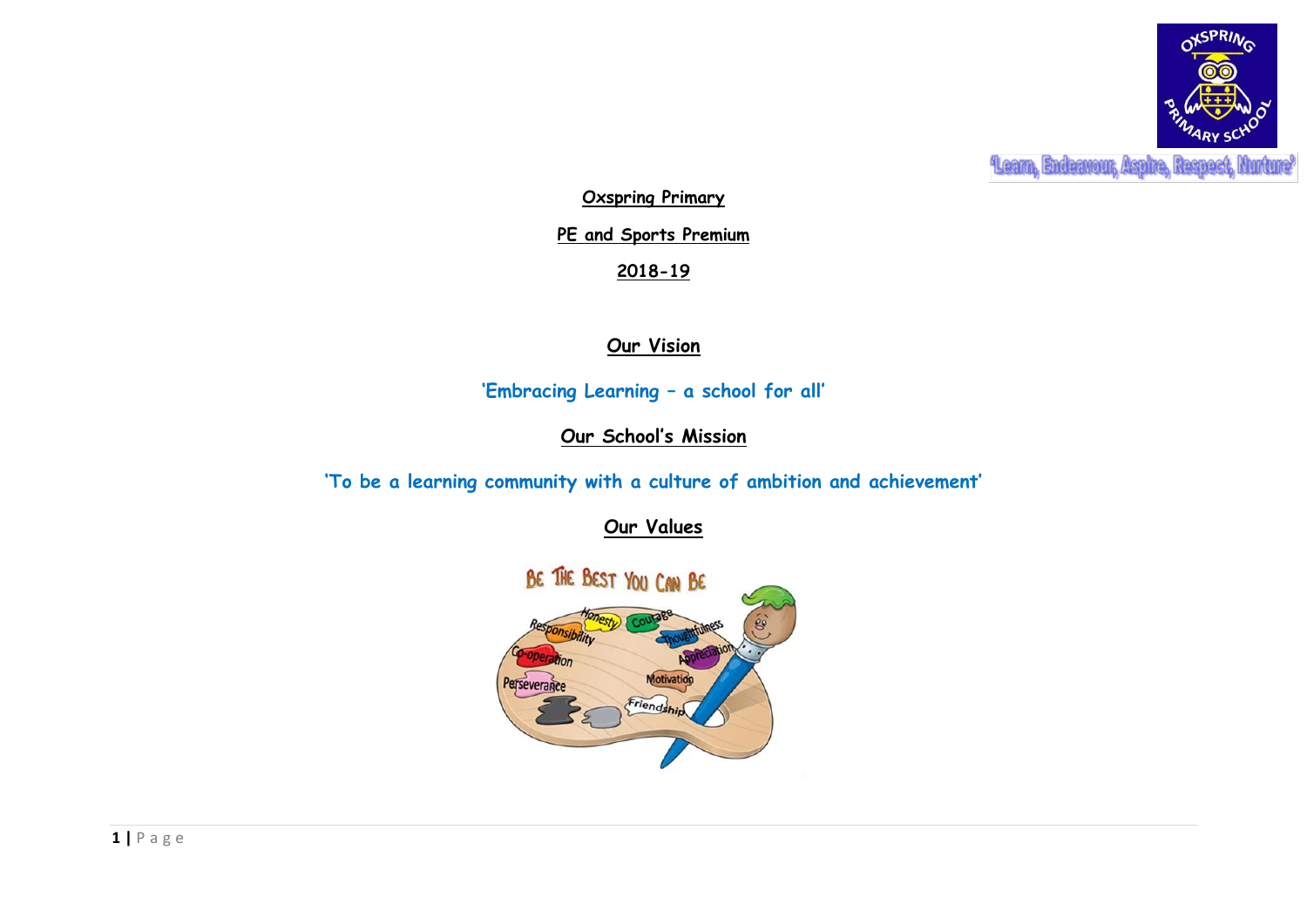At Oxspring Primary School, we recognise the contribution of PE and sports to the health and well-being of children. We passionately believe that PE and Sport play an important role in the overall development of our children, with the potential to change young people's lives for the better. We are committed to using this resource in developing high quality PE lessons, alongside greater opportunities for sporting competitions and clubs for all our young people. We believe that an innovative, varied PE curriculum and extra-curricular opportunities have a positive influence on the concentration, attitude and academic achievement of all our children.

Our Primary School PE and Sport's Premium Funding will enable us to continue and further enhance our provision through employing additional sports professionals, entering into more competitive sports competitions and training our staff to deliver in-house quality PE sessions.

## **Sports Premium Background**

Primary schools receive PE and sport premium to fund additional and sustainable improvements to the quality of PE and sport they offer. The PE and sport premium funding is jointly provided by the Departments for Education, Health and Culture, Media and Sport, and will see money going directly to primary school Headteachers to spend on improving the quality of sport and PE for all their children.

The amount of funding received by schools is based on the number of pupils in years 1 to 6. The Government has confirmed that the funding in 2018/19 will be as below:

- **Schools with 17 of more pupils will receive £16,000 plus an additional £10 per pupil.**
- **Schools with 16 or fewer pupils will receive £1,000 per pupil.**

Published guidance about the PE and sports premium can be found at [https://www.gov.uk/guidance/pe-and-sport-premium-for-primary](https://www.gov.uk/guidance/pe-and-sport-premium-for-primary-schools#how-to-use-the-pe-and-sport-premium)[schools#how-to-use-the-pe-and-sport-premium](https://www.gov.uk/guidance/pe-and-sport-premium-for-primary-schools#how-to-use-the-pe-and-sport-premium)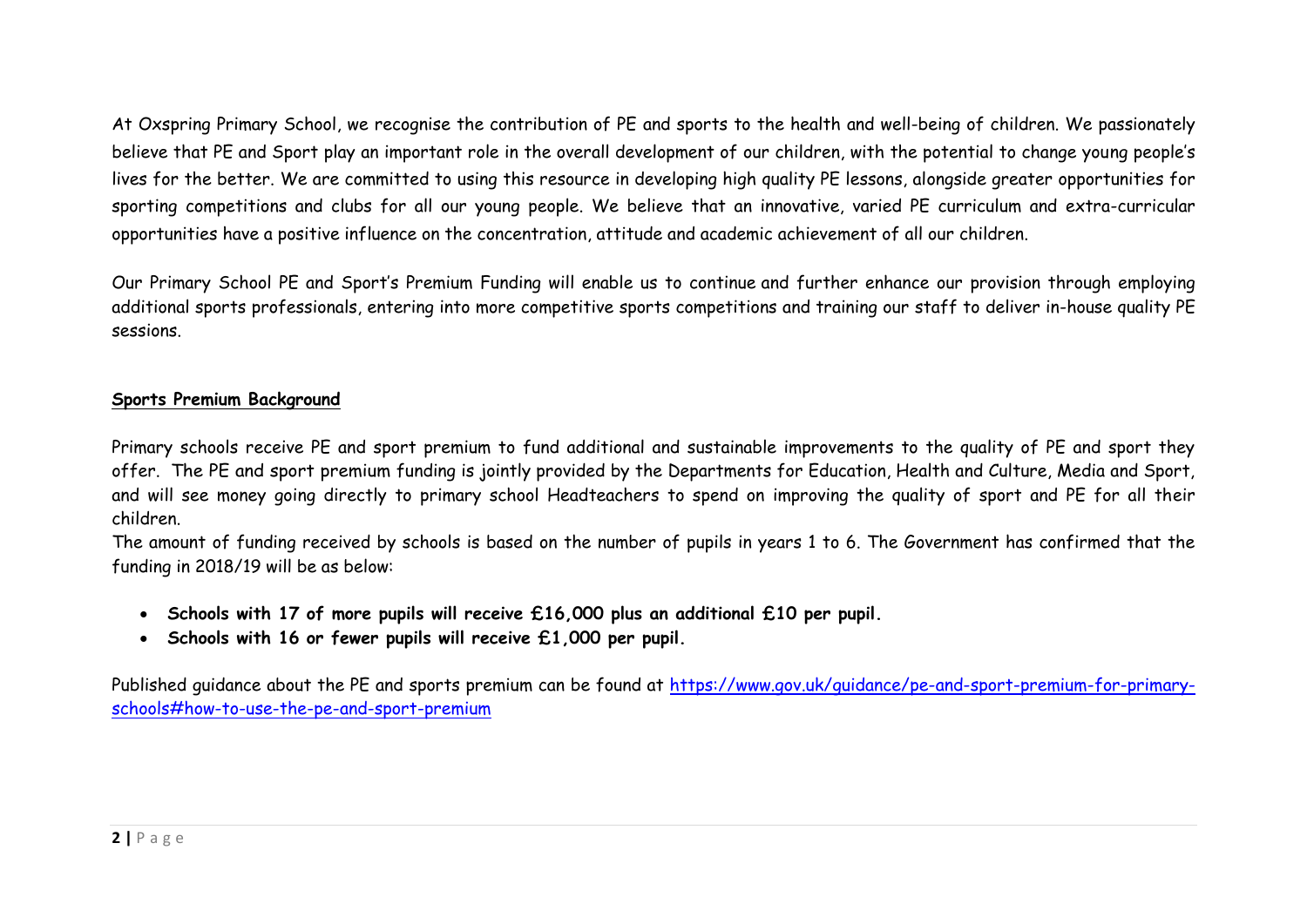DFE guidance states that schools must use the funding to make additional and sustainable improvements to the quality of PE and sport they offer. ''**The premium must be used to fund additional and sustainable improvements to the provision of PE and sport, for the benefit of primary-aged pupils, in the 2018 to 2019 academic year, to encourage the development of healthy, active lifestyles.'**

This means that schools should use the Primary PE and Sport Premium to:

- develop or add to the PE, physical activity and sport activities that school already offers
- build capacity and capability within the school to ensure that improvements made now will benefit pupils joining the school in future years

There are **5 key indicators** that schools should expect to see improvement across:

- **the engagement of all pupils in regular physical activity - the Chief Medical Officer guidelines recommend that all children and young people aged 5 to 18 engage in at least 60 minutes of physical activity a day, of which 30 minutes should be in school**
- **the profile of PE and sport is raised across the school as a tool for whole-school improvement**
- **increased confidence, knowledge and skills of all staff in teaching PE and sport**
- **broader experience of a range of sports and activities offered to all pupils**
- **increased participation in competitive sport**

Funding can be used for the following:

- provide staff with professional development, mentoring, training and resources to help them teach PE and sport more effectively
- hire qualified sports coaches to work with teachers to enhance or extend current opportunities
- introduce new sports, dance or other activities to encourage more pupils to take up sport and physical activities
- support and involve the least active children by providing targeted activities, and running or extending school sports and holiday clubs
- enter or run more sport competitions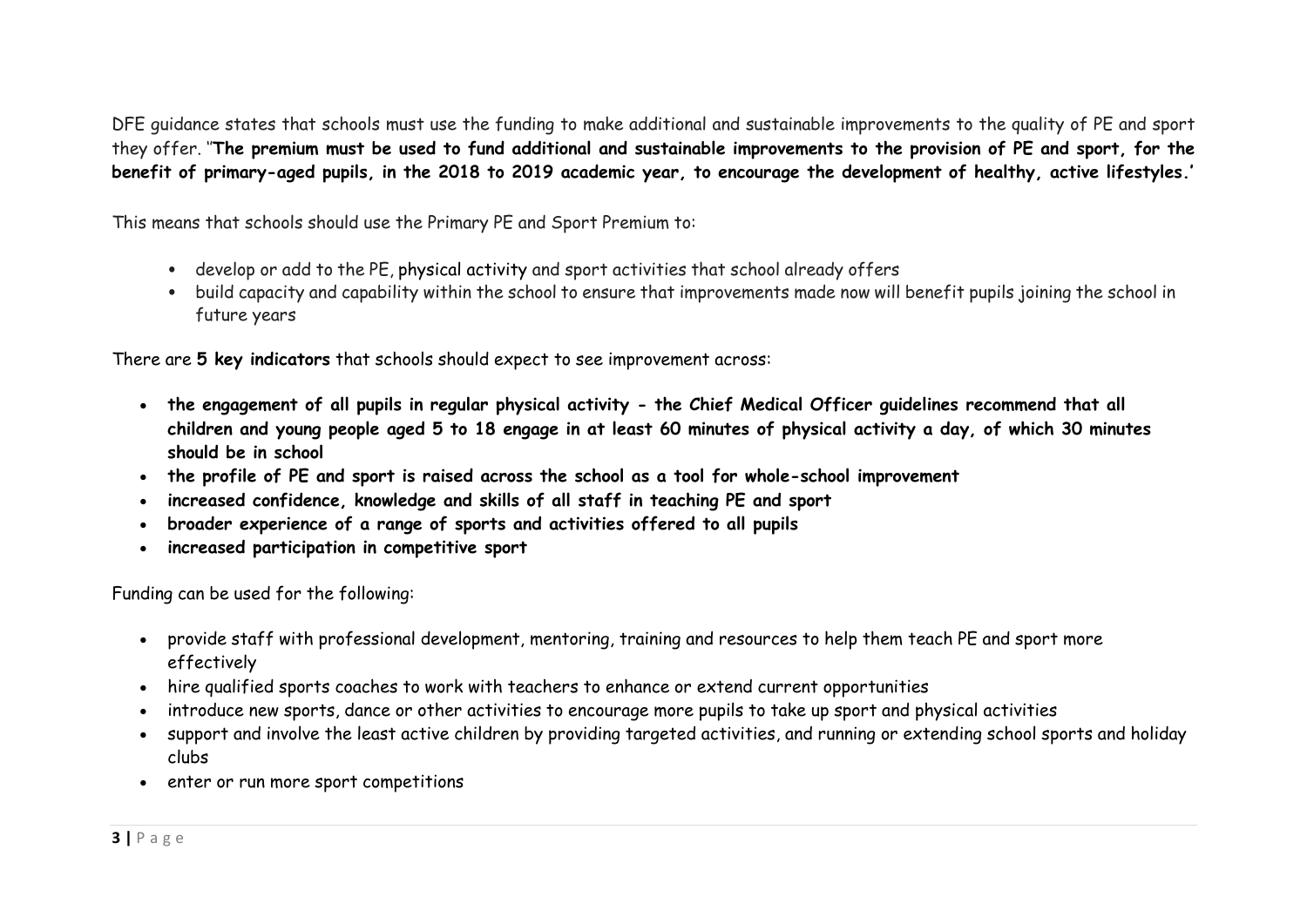- partner with other schools to run sports activities and clubs
- increase pupils' participation in the School Games
- encourage pupils to take on leadership or volunteer roles that support sport and physical activity within the school
- provide additional swimming provision targeted to pupils not able to meet the swimming requirements of the national curriculum
- embed physical activity into the school day through active travel to and from school, active playgrounds and active teaching
- run sports activities with other schools

# **Accountability**

*This funding is ring-fenced and therefore can only be spent on provision for PE and sport in schools.* We will be held accountable for how we have used the additional funding to support pupils progress and participation in PE and school sport. We are required to publish on-line information about how we have used the additional funding, including:

- the amount of premium received
- a full breakdown of how it has been spent (or will be spent)
- the impact the school has seen on pupils' PE and sport participation and attainment
- how the improvements will be sustainable in the future

Inspectors have been asked to consider the impact of the Primary School Sport funding on pupils' lifestyles and physical well-being by taking into account of the following factors:

1. Increased participation rates in such activities as games, dance, gymnastics, swimming and athletics.

- 2. Increased knowledge of teachers within the subject area through CPD, team teaching and access to new resources.
- 3. Increased amount and success in competitive school sports both inter and intra-school.
- 4. More inclusive physical education curriculum.
- 5. Growth in the range of provisional and alternative sporting activities ie: new sports.
- 6. Improved partnership working on physical education with other schools and other local partners eg: English Institute of Sport.
- 7. Links with other subjects which contribute to pupils' overall achievement and their greater social, spiritual, moral and cultural skills.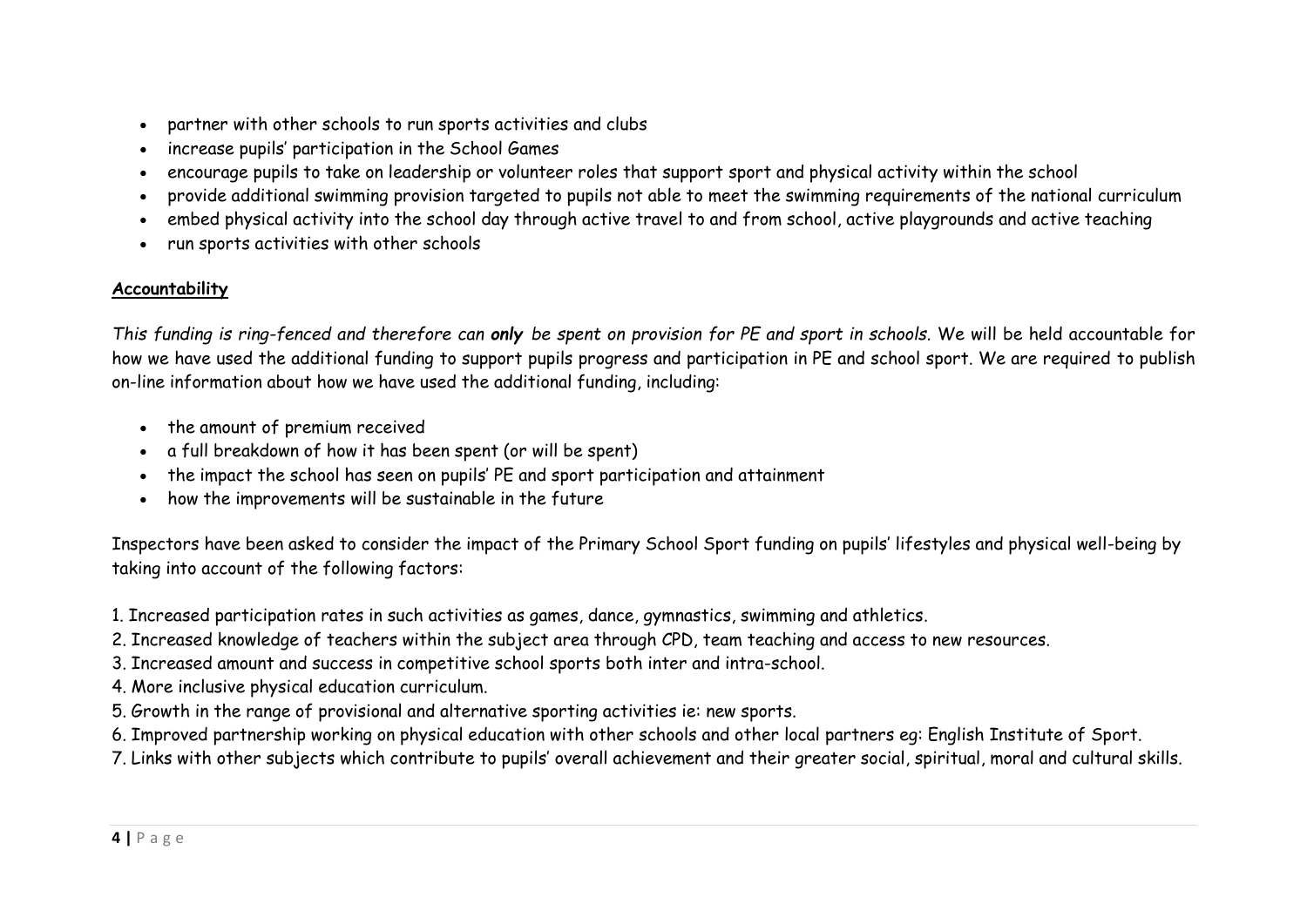8. Greater awareness amongst pupils around health and wellbeing e.g. dangers of obesity, smoking and other such activities that undermine pupils' health.

9. Improved physical education lesson planning and pupil assessment.

With this in mind Oxspring Primary School focuses its Sports Premium spending on:

- Employing a Sports Coach to increase teacher subject knowledge and staff development and extend participation rates in gymnastics, athletics, games and dance, as well as further enhancing our provision.
- Sporting competitions between schools as part of Team Activ
- Extra-curricular activities led by Sports Coaches each week.
- Holding our annual Sports Day at the English Institute of Sport (a world class sporting venue).
- Additional resources for improvements in PE and sports provision for all pupils
- Additional high quality provision for dance (Primary Sports Coach) and new sports
- An improved all weather outdoor games area

| Key Achievements to date                                                                                                                                                                                                                                                                                                                                                                                                                                                                                                                                                | Areas for further improvement and baseline evidence of need:                                                                                                                                                                                                                                                                                                                                                                                                                                                                                    |
|-------------------------------------------------------------------------------------------------------------------------------------------------------------------------------------------------------------------------------------------------------------------------------------------------------------------------------------------------------------------------------------------------------------------------------------------------------------------------------------------------------------------------------------------------------------------------|-------------------------------------------------------------------------------------------------------------------------------------------------------------------------------------------------------------------------------------------------------------------------------------------------------------------------------------------------------------------------------------------------------------------------------------------------------------------------------------------------------------------------------------------------|
| • Achievement of Gold Sports Mark for 2017-18<br>See impact on 2017-18 report<br>Sports coach fully integrated into whole school PE sports<br>and health and fitness developments - continuing to work<br>with all staff, including student teachers, to enhance<br>teachers' skills and knowledge.<br>Further Participation in inter school competitions; top<br>three placing in two KS1 events.<br>Training of sport leaders to support playtime provision and<br>also physical development for F2 pupils<br>Continued wider sporting opportunities in<br>our weekly | • Continue to extend the number of competitive sport<br>opportunities for pupils in 2018-19<br>Extend the overall number of pupils participating in<br>extra-curricular sport and enhance offers<br>• Further enhance staff development for wider opportunities<br>in sports and PE provision<br>Purchase additional PE and outdoor resources.<br>support from PTA fundraising,<br>With<br>complete<br>refurbishment of the quiet garden into an all-weather<br>outdoor games area<br>Provide further opportunities for Y6 children to organise |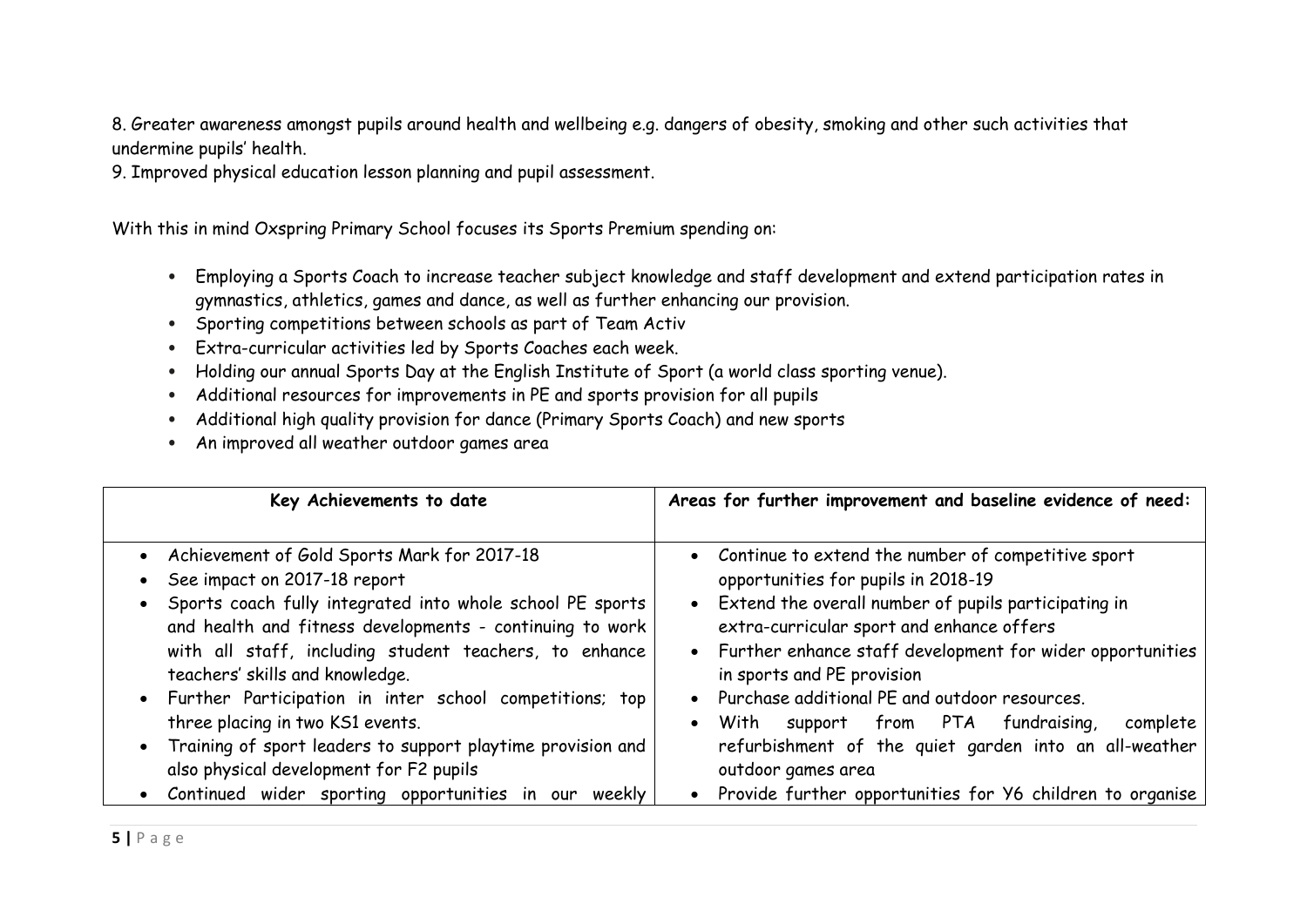| university provision<br>Enhanced equipment for playtimes and PE sessions<br>continues.<br>• Accessing school games events through Team Activ<br>Links to Chance To Shine Cricket coaching for KS2 and<br>Cricket Kidz for Ks1<br>New equipment purchased (e.g badminton sets) for the<br>purpose of expanding the range of sports offered. | school competitions.<br>Provide additional swimming provision targeted to pupils not<br>able to meet the swimming requirements of the national<br>curriculum |
|--------------------------------------------------------------------------------------------------------------------------------------------------------------------------------------------------------------------------------------------------------------------------------------------------------------------------------------------|--------------------------------------------------------------------------------------------------------------------------------------------------------------|
|--------------------------------------------------------------------------------------------------------------------------------------------------------------------------------------------------------------------------------------------------------------------------------------------------------------------------------------------|--------------------------------------------------------------------------------------------------------------------------------------------------------------|

## **Sports Premium Grant 2018 - 19**

| Meeting national curriculum requirements for swimming and water safety                                                                       | Please complete all of the |
|----------------------------------------------------------------------------------------------------------------------------------------------|----------------------------|
|                                                                                                                                              | below:                     |
| What percentage of your current Year 6 cohort swim competently, confidently and proficiently over<br>a distance of at least 25 metres?       | $19/20 = 95%$              |
| What percentage of your current Year 6 cohort use a range of strokes effectively [for example,<br>front crawl, backstroke and breaststroke]? | $16/20 = 80%$              |
| What percentage of your current Year 6 cohort perform safe self-rescue in different water-<br>based situations?                              | $15/20 = 75%$              |

The amount of funding received by schools is based on the number of pupils in years 1 to 6. The Government has confirmed that the funding in 2018/19 will be as below (based on the January 2018 census):

**Schools with 17 of more pupils will receive £16,000 plus an additional £10 per pupil.**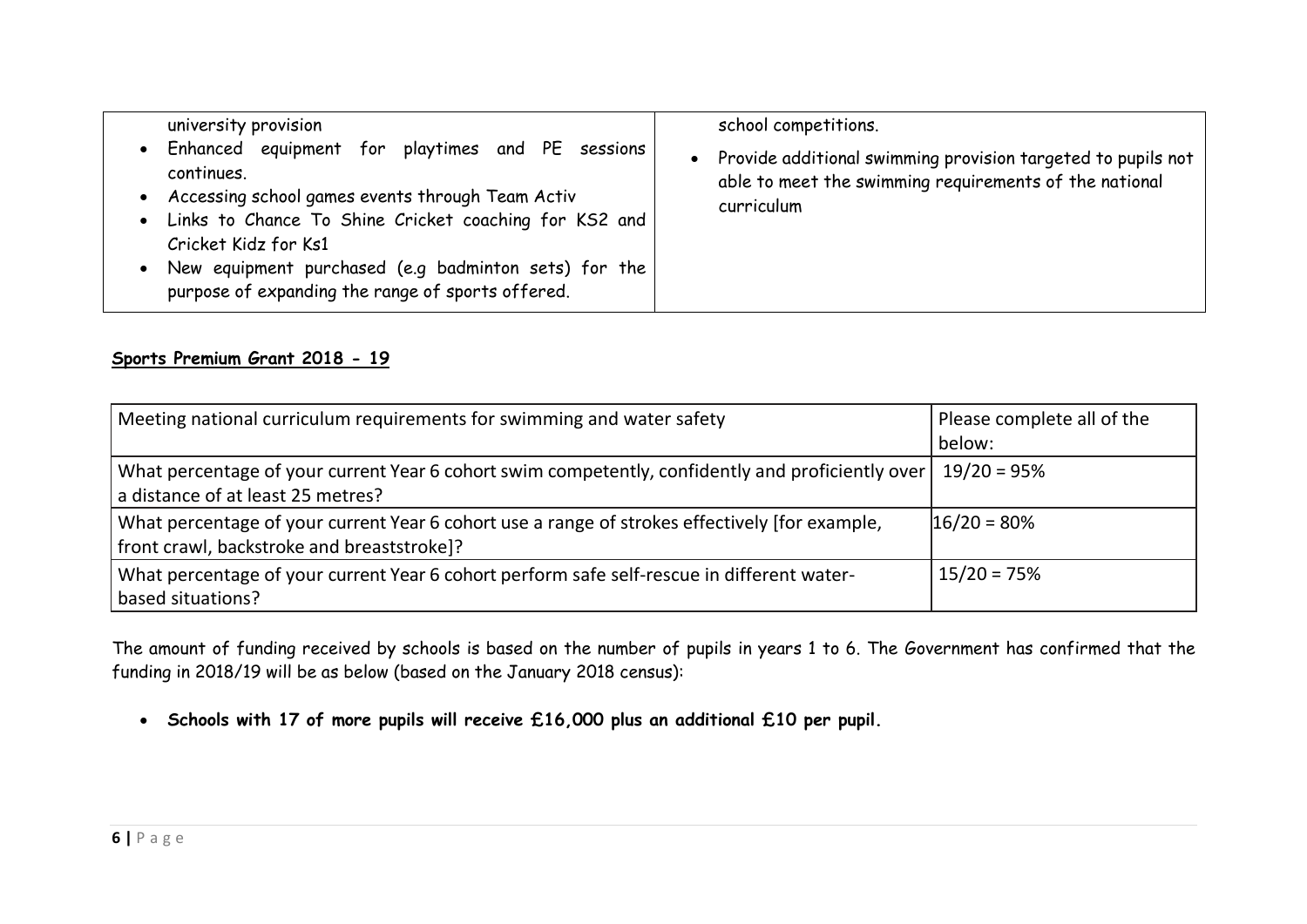| Total no of primary aged pupils between the ages of 5-11                         | 111 ( $Y1$ to $Y6$ ) |
|----------------------------------------------------------------------------------|----------------------|
| Total amount of Sport Premium Grant received (on an academic year basis 2017/18) | $\mathsf{E}17,094$   |

### **What does the Sport Premium mean for my School?**

*'Schools must spend the additional funding on improving their provision of PE and sport, but they will have the freedom to choose how they do this' (DFE June 2013).*

At Oxspring Primary School we have allocated funding to the three key areas for consideration; Physical Education, Healthy Active Lifestyles and Competitive Sport. We have decided to spend the Sport Premium Grant on the following

**Physical Education:**

**Raising standards of all our children in Physical education**

## **Key Indicator/s:**

- **the profile of PE and sport is raised across the school as a tool for whole-school improvement**
- **increased confidence, knowledge and skills of all staff in teaching PE and sport**
- **broader experience of a range of sports and activities offered to all pupils**

| Objectives |                                                                                                        | <b>Actions</b>                                                            | Cost   | Outcomes                                                                                                                                 |
|------------|--------------------------------------------------------------------------------------------------------|---------------------------------------------------------------------------|--------|------------------------------------------------------------------------------------------------------------------------------------------|
|            | The employment of a<br>Sports Coach ensures the<br>sustainability of sports<br>provision in school and | Share the expertise of a fully<br>qualified, experienced sports<br>coach. | £9,870 | Staff knowledge, understanding<br>and confidence levels in PE and<br>sports provision and opportunities<br>will be further strengthened. |
|            | improves the fitness of all                                                                            | Coach to work alongside PE subject                                        |        |                                                                                                                                          |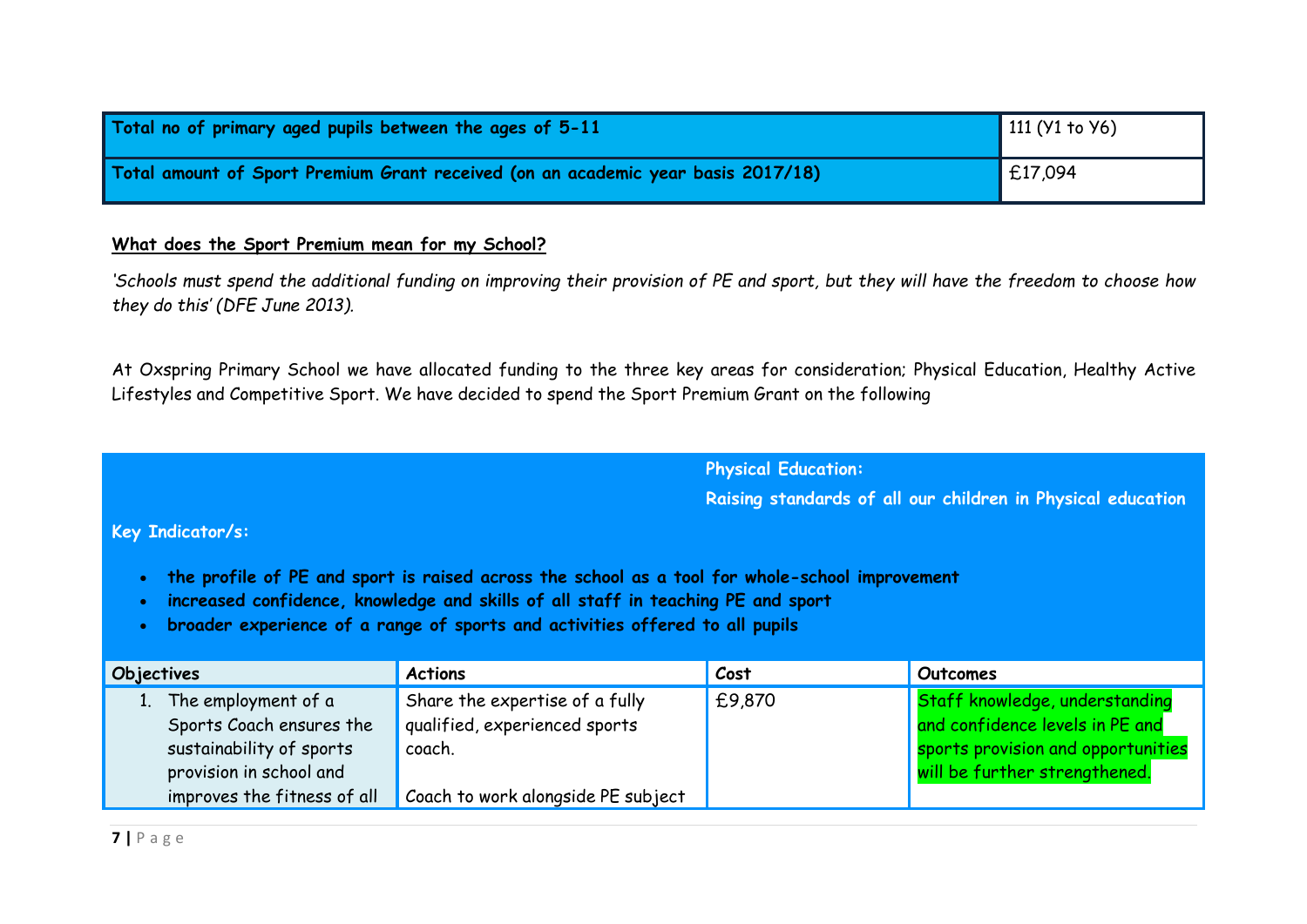| children in school.         | leader to further develop our       | Standards and progress in PE are |
|-----------------------------|-------------------------------------|----------------------------------|
| 2. To further enhance       | provision and guide the school in   | assessed as at least good and    |
| subject knowledge of staff  | ensuring the Sports Premium         | better across school.            |
| (including student teachers | funding has the                     |                                  |
| and TAs) through CPD,       | highest impact possible for our     |                                  |
| team teaching and access    | pupils. Provide new sports for      |                                  |
| to new PE and sports        | school. Coach and PE leader to      |                                  |
| provision                   | maintain and extend developments    |                                  |
|                             | made in 2017-18 which resulted in   |                                  |
|                             | the achievement of Gold Sports      |                                  |
|                             | mark.                               |                                  |
|                             |                                     |                                  |
|                             | Provide further staff training and  |                                  |
|                             | support through shared delivery of  |                                  |
|                             | PE with Team Activ and Primary      |                                  |
|                             | Sports coaches (including TAs and   |                                  |
|                             | student teachers)                   |                                  |
|                             |                                     |                                  |
|                             | Further develop assessment          |                                  |
|                             | systems including use of Seesaw App |                                  |
|                             | for collection of evidence and      |                                  |
|                             | progress                            |                                  |
|                             |                                     |                                  |
|                             | Create portfolio of evidence for PE |                                  |
|                             |                                     |                                  |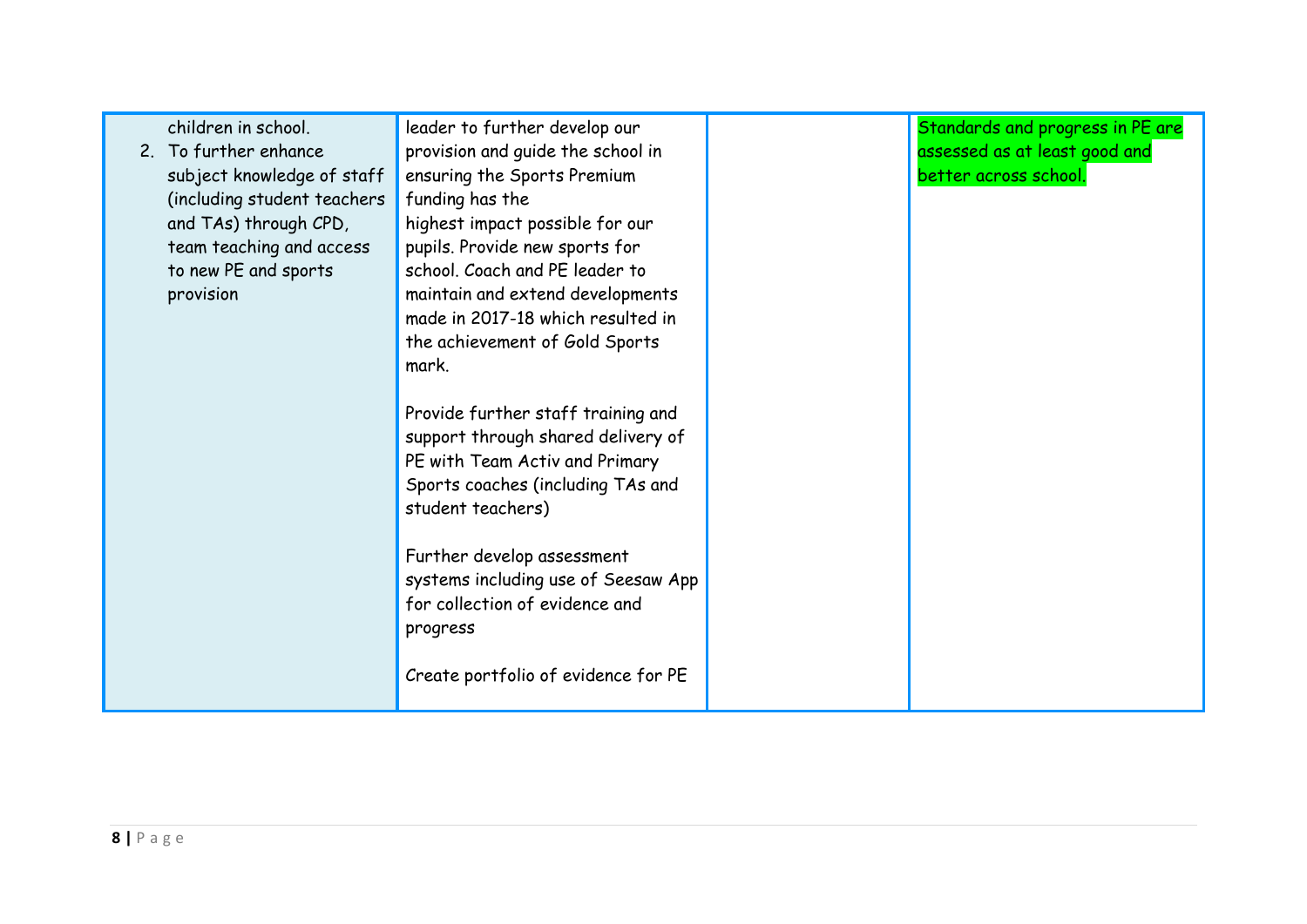# **Healthy Active Lifestyles:**

**Ensuring all our children have access to regular exercise**

### **Key Indicator/s:**

- **the engagement of all pupils in regular physical activity**
- **the profile of PE and sport is raised across the school as a tool for whole-school improvement**
- **broader experience of a range of sports and activities offered to all pupils**

| <b>Objectives</b>                                                                                          | <b>Actions</b>                                                                                                                                                                                                                                                                                                                                              | Cost | Outcomes                                                                                                                                                                                                                                                                                                                 |
|------------------------------------------------------------------------------------------------------------|-------------------------------------------------------------------------------------------------------------------------------------------------------------------------------------------------------------------------------------------------------------------------------------------------------------------------------------------------------------|------|--------------------------------------------------------------------------------------------------------------------------------------------------------------------------------------------------------------------------------------------------------------------------------------------------------------------------|
| 3. Further extend activity<br>levels of children during<br>outdoor learning and<br>playtimes / lunch times | Develop further structured<br>activities for playtimes and<br>lunchtimes involving all children<br>across the school - extend role of<br>play leaders.<br>Provide opportunities for extending<br>the physical development of F2 pupil<br>using sports leaders - Outdoor<br>learning and play through the<br>development of playground learning<br>resources | £500 | Children experience a range of<br>physical activities.<br>Children are more actively and<br>positively engaged in physical<br>activity.<br>Children develop the ability to lead<br>and organise sporting activities.<br>Staff have an increased awareness<br>of appropriate outdoor learning /<br>fitness opportunities. |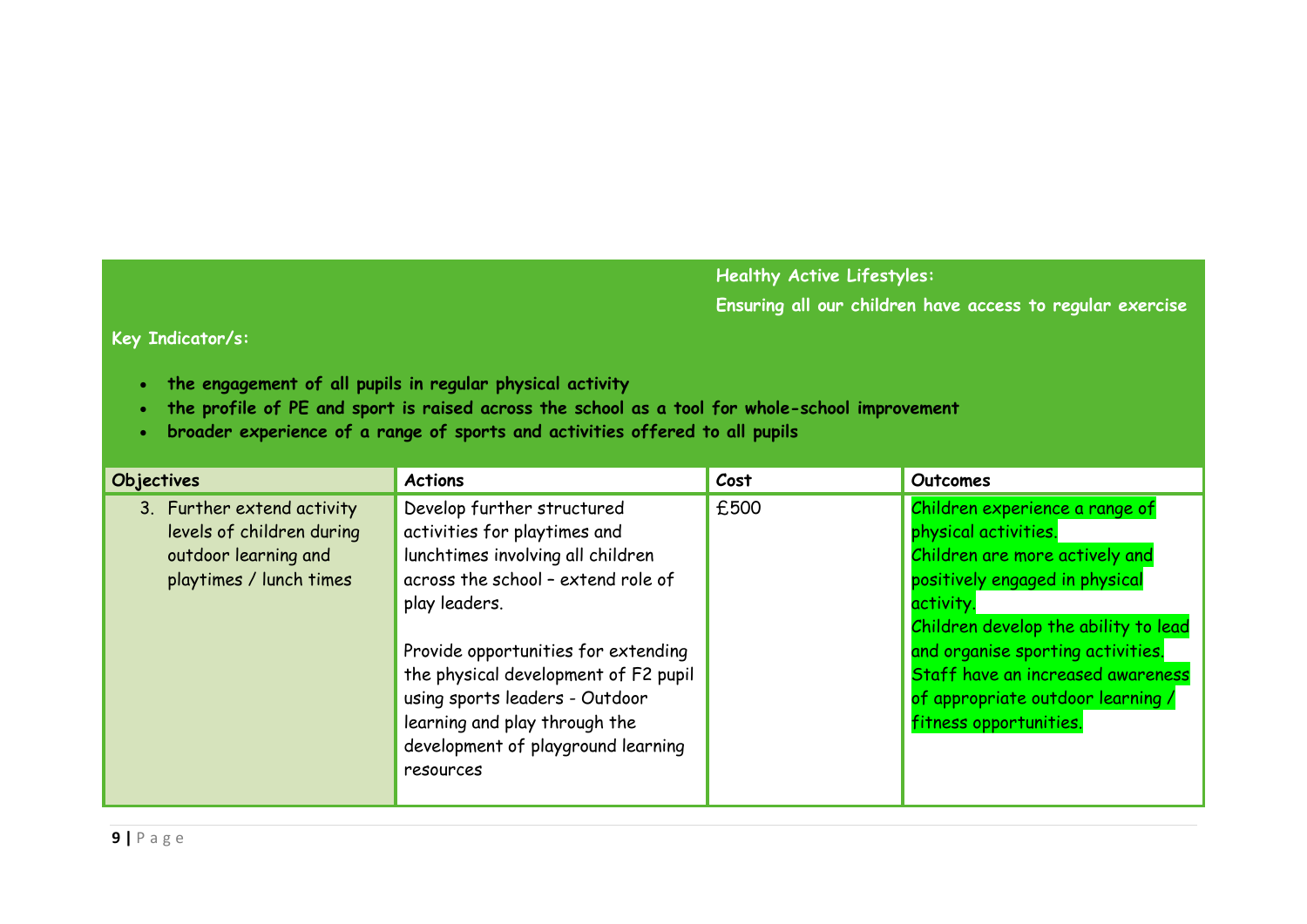|                                                 | Sports coach to deliver playground<br>sports leader training - helping to<br>develop leadership skills and more<br>structured playtime activities.<br>Coach to provide training for staff<br>in using outdoor resources.<br>Continue with daily mile and<br>additional exercise opportunities eg<br>Just Dance / fitness training /<br>skipping / hula hooping etc |      |                                                                                                                                                                                 |
|-------------------------------------------------|--------------------------------------------------------------------------------------------------------------------------------------------------------------------------------------------------------------------------------------------------------------------------------------------------------------------------------------------------------------------|------|---------------------------------------------------------------------------------------------------------------------------------------------------------------------------------|
| 4. Improve quality of PE and<br>sport resources | Purchase PE and sports awards /<br>trophies including certificates,<br>sports bands for awards in<br>assemblies to raising self-confidence<br>and self esteem<br>Purchase additional equipment for<br>curricular and extra-curricular sport<br>and physical activity.<br>Training on use of resources for<br>staff and pupils - including sports<br>leaders.       | £500 | Additional resources / equipment<br>further enhances PE and sport<br>provision.<br>Staff and pupils know how to use a<br>wider range of equipment and<br>resources effectively. |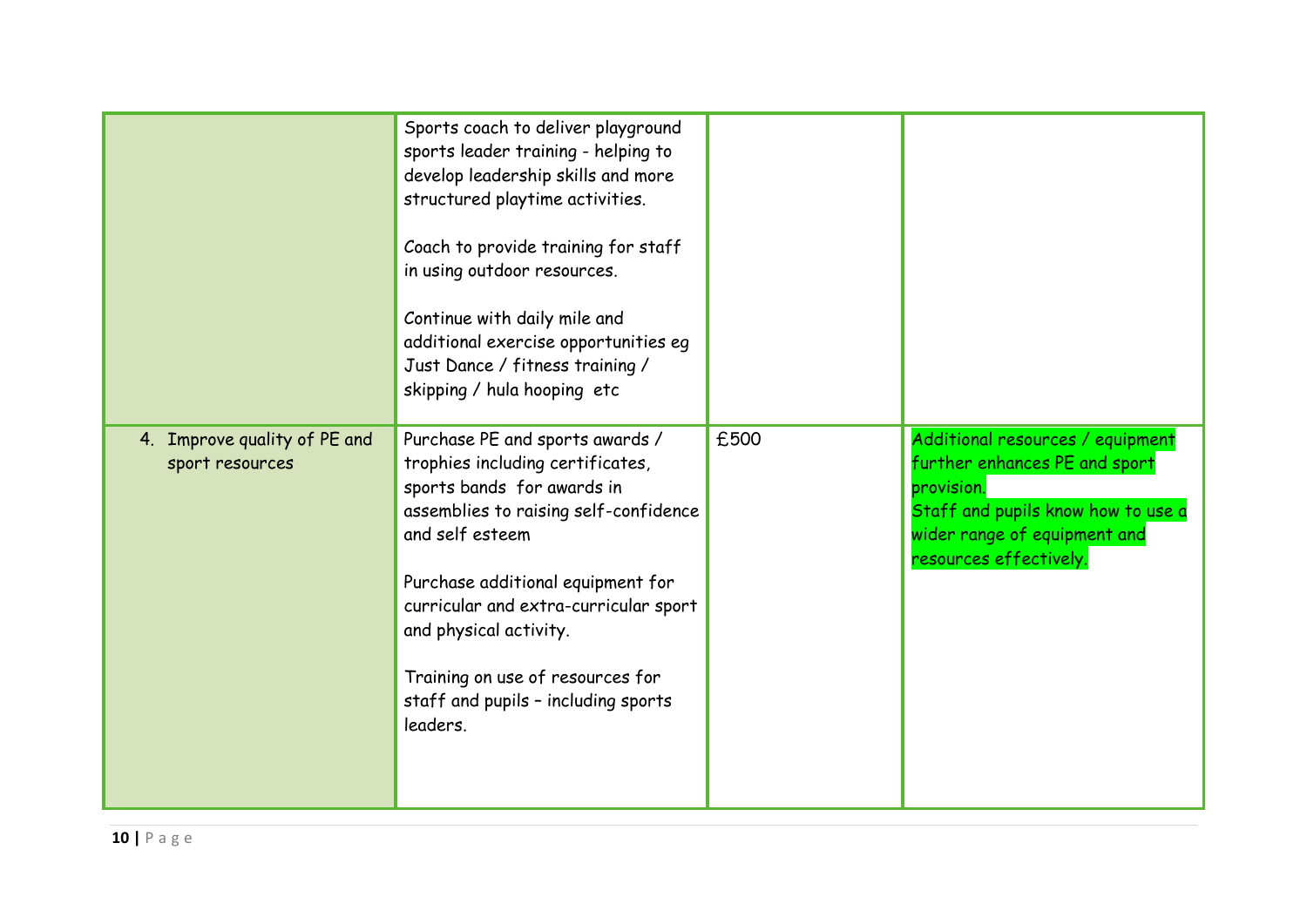| 5. Further enhance PE and<br>sporting provision during<br>Oxspring University time.      | Sports coach to provide wider PE<br>and sporting opportunities during<br>Oxspring University sessions.                                                                                                                            | As above objective 1 | Children receive high quality<br>instruction from specialist sports<br>staff with sporting qualifications<br>and expertise. This instruction<br>allows them to develop their own<br>skills beyond a basic level and gives<br>them access to other avenues of<br>sporting provision outside of the<br><u>school.</u> |
|------------------------------------------------------------------------------------------|-----------------------------------------------------------------------------------------------------------------------------------------------------------------------------------------------------------------------------------|----------------------|---------------------------------------------------------------------------------------------------------------------------------------------------------------------------------------------------------------------------------------------------------------------------------------------------------------------|
| 6. Develop all weather multi<br>use games area (with<br>funding support from the<br>PTA) | Develop quiet garden into a games<br>area with an all year round surface<br>and appropriate fencing. Purchase<br>appropriate resources for the games<br>area. Develop games and activities<br>with support from the sports coach. | £2,000               | All weather outdoor multi use<br>games area is completed and used<br>by all pupils.                                                                                                                                                                                                                                 |

**Competitive School Sport:** 

**Increasing pupils' participation in extra- curricular sport**

# **Key Indicator/s:**

- **the engagement of all pupils in regular physical activity**
- **the profile of PE and sport is raised across the school as a tool for whole-school improvement**
- **broader experience of a range of sports and activities offered to all pupils**
- **increased participation in competitive sport**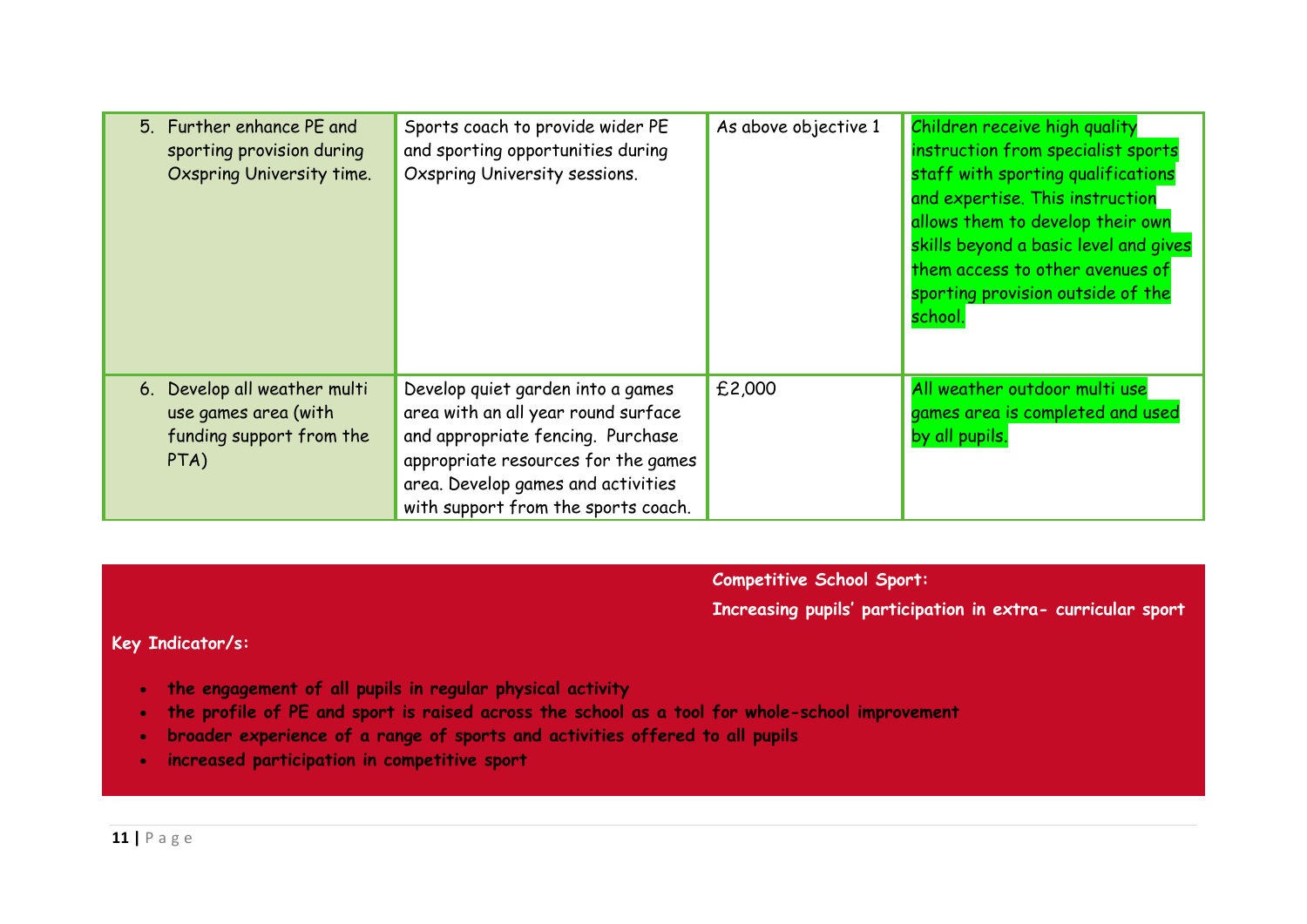| Objectives                                                                                                                                                                                    | <b>Actions</b>                                                                                                                                                                                                                                                                                                                         | Cost                    | <b>Outcomes</b>                                                                                                                                                                                                                                                                                                       |
|-----------------------------------------------------------------------------------------------------------------------------------------------------------------------------------------------|----------------------------------------------------------------------------------------------------------------------------------------------------------------------------------------------------------------------------------------------------------------------------------------------------------------------------------------|-------------------------|-----------------------------------------------------------------------------------------------------------------------------------------------------------------------------------------------------------------------------------------------------------------------------------------------------------------------|
| 7. Further develop a more<br>extensive programme of<br>increased inter-school and<br>intra-school competition<br>and increase confidence<br>and skills via Team Activ<br>multi-sports events. | Purchase membership of Team Activ<br>for competitive opportunities.<br>Access timetable of events and<br>share with pupils / parents.                                                                                                                                                                                                  | £1344                   | Pupil participation in, and enjoyment<br>of competitive activities will further<br>increase. Oxspring Primary School is<br>represented in all locality sports<br>events.<br>Oxspring Primary School children<br>achieve success in competitive sports<br>activities.                                                  |
| Plan and deliver whole<br>8 <sub>1</sub><br>school Sports day at EIS<br>in Sheffield                                                                                                          | Arrange Sports Day at EIS.<br>Plan for and deliver a range of<br>competitive athletic and team sport<br>activities.<br>Whole school pupils, staff and<br>parents to attend<br>Review and evaluate the outcomes of<br>the day (parent / pupil /staff<br>questionnaires)<br>Purchase celebration resources.<br>Hold sports day assembly. | £980                    | Children have the opportunity to<br>develop competitive, team work and<br>leadership skills in an age appropriate<br>competitive environment against<br>children of the same age. They are<br>able to measure their own skills<br>against other children and, in some<br>cases, go on to compete at higher<br>levels. |
| 9. Further increase the<br>profile of sport within<br>school through celebration.                                                                                                             | Establish celebration assemblies, to<br>acknowledge both in school and out<br>of school sporting achievements<br>Purchase certificates and stickers.<br>Use of a PE and Sport display to<br>promote participation in physical<br>activity at Oxspring Primary School<br>and share success.                                             | As above objective<br>4 | Raise sporting aspirations and enable<br>children to share experiences.                                                                                                                                                                                                                                               |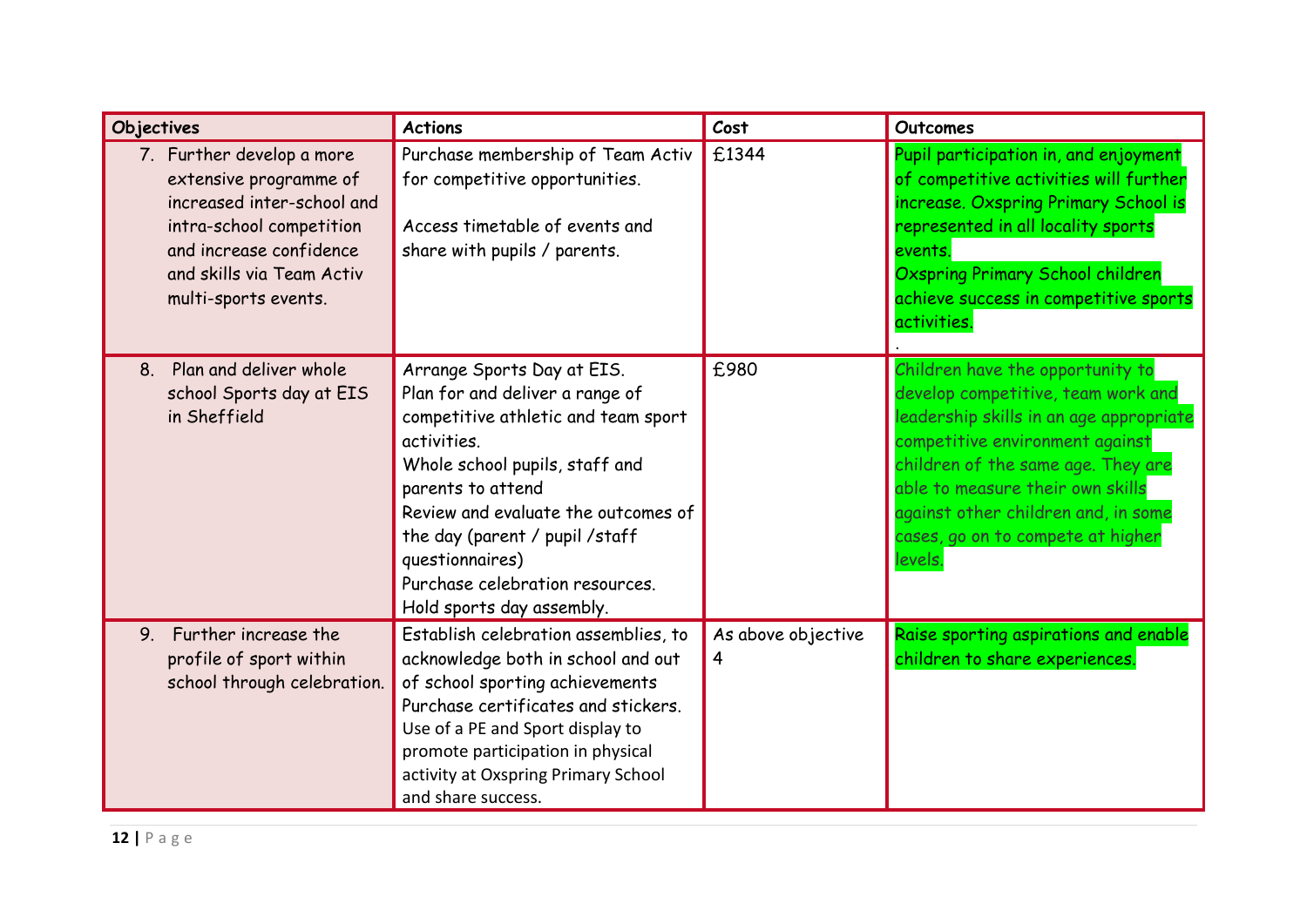| 10. Provide additional      | Target the Year 4 to Year 6 pupils                | £1900 | Increase swimming outcomes at the |
|-----------------------------|---------------------------------------------------|-------|-----------------------------------|
| swimming provision          | for additional swimming lessons in                |       | end of Year 6 for all pupils.     |
| targeted to pupils not able | $\blacksquare$ the spring term 2019 to achieve NC |       |                                   |
| to meet the swimming        | requirements.                                     |       |                                   |
| requirements of the         |                                                   |       |                                   |
| national curriculum         |                                                   |       |                                   |
|                             |                                                   |       |                                   |

## **2018-19 Sports Premium Impact**

The impact of the Sports Premium funding over the last year has once again contributed significantly to the profile of PE and sports across school and the wider school community. Following on from the successes of the last few years, there have been even further changes to promote a wider range of sport and healthy and active lifestyles at Oxspring Primary School.

We are very proud of the achievements this year which have meant that we have been able to:

- Further extend the number of competitive sport opportunities for pupils.
- Continue to extend the overall number of pupils participating in extra-curricular sport and enhance our offers these have included yoga, dance and gymnastics, Mr Stratford's sports club which includes a range of team events and games as well as Bruce Dyer's multi- skills club.
- Further enhance staff development for wider opportunities in sports and PE provision. Teachers across school report feeling much more confident and enthused in their PE subject knowledge, strategies and delivery.
- Purchase additional PE and outdoor resources, which impacts on the quality of provision.
- With support from the incredible amount of PTA fundraising, we have completely refurbished the quiet garden into an all-weather outdoor games and learning area called The Green – this was officially opened in the summer term 2019.
- Held another excellent Sports Day at the EIS in Sheffield, which was attended by all pupils across school and parents / family members.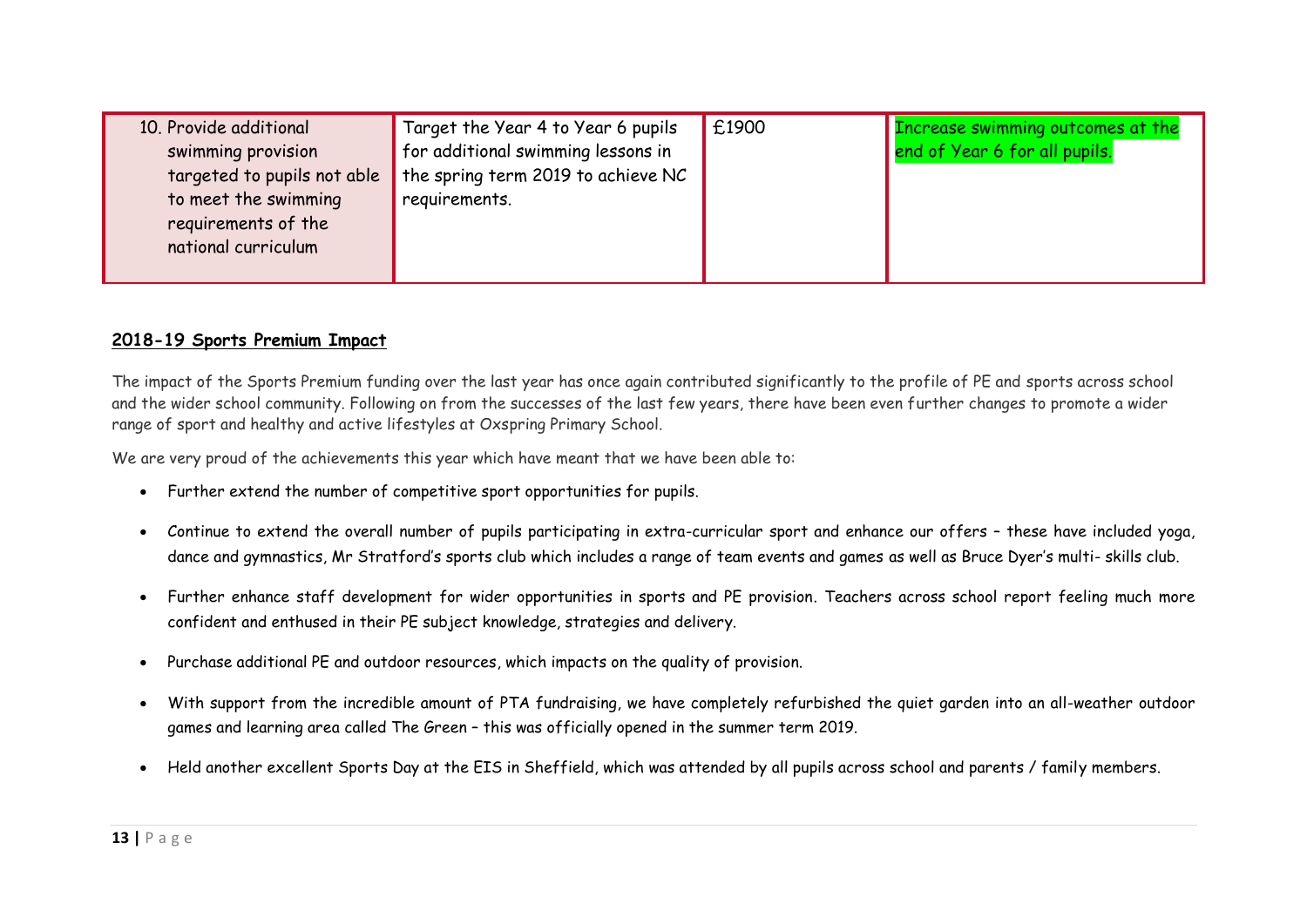- Provided additional swimming provision which was for Year 3 pupils as well as for targeted pupils who had not been able to meet the swimming requirements of the National Curriculum – impact was significant for all pupils in their confidence and progress.
- Continued to extend our focus on health and wellbeing through monthly Fit Friday events, half termly mile on the trail for pupils and families, as well as the daily mile (or indoor fitness activities in case of inclement weather) and a range of fitness opportunities (eg Just dance, Go Noodle etc)
- We have also raised the profile of sports and fitness which the children are taking place in out of school, through our regular 'in the spotlight' slot on the news letters

Our newsletter continues to clearly illustrate the impact of our focus on improving health and fitness and our commitment to enhancing sporting and fitness opportunities for our pupils.

See below the range of events which we have highlighted in 'Oxspring News', some of which have been reported on by the pupils:

#### **HEALTH, FITNESS AND WELLBEING 2018-19**

We continued to extend and enhance the exciting range of initiatives and events which we introduced a few years ago (in 2016 -17) in order to further improve healthy active lifestyles, including the daily mile, whole school Just Dance sessions; children and family 'Fit Friday' events (the first Friday of each month) and once again seized every opportunity to being active over the year!

Examples below include:

## **SEED YOGA— Tuesdays, 3.30-4.30pm**

We tested our knowledge of yoga poses so far with a creeping up game. It's good to begin our sessions with fun and free movement. On the mat, a challenging set of poses worked us quite hard this week leaving us with feelings of balance and calm. Afterwards yoga nidra helped us to become aware of and relax each part of our body for deep relaxation. Some yogis love this and some find it challenging, however it is probably the single, most important part of our practice. It helps our bodies to integrate the energy and changes that we have stimulated throughout our session. It also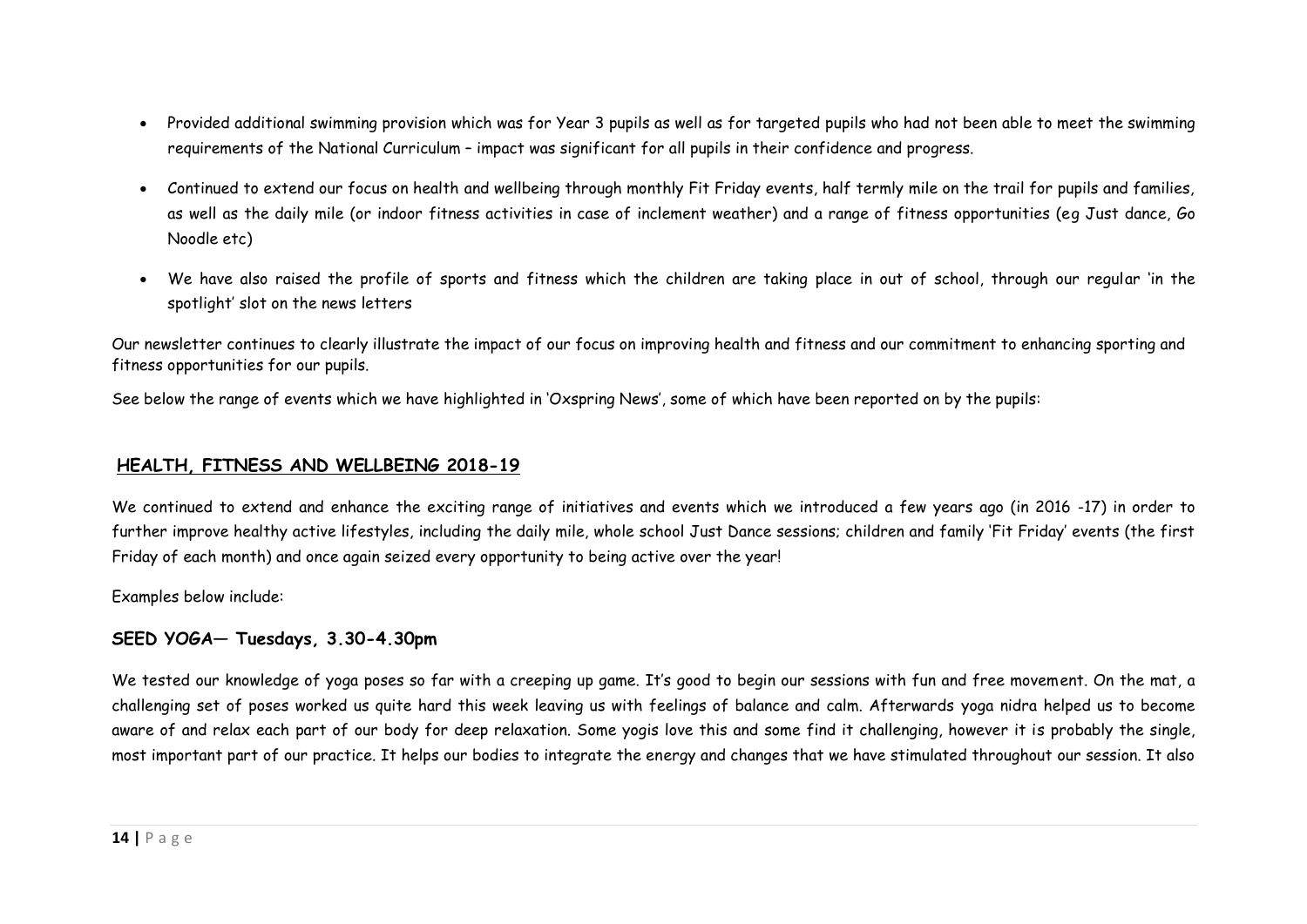gives us an opportunity to simply observe any emotions and feelings that may pop up. We validate and allow them but continue to stay in the present moment; a great life skill. Sat Nam, Michelle.

**SEED YOGA -**We started by working up a sweat with some chakra dancing; releasing a lot of tension and excess energy! Following this, the yogis completed a sequence that really focused on their core strength. Poses and movements that concentrate on this area will often help us to connect with our inner strength and power. Sparkly bubbles were the theme for this week's relaxation, as we imagined them popping on different areas of our bodies. A friendly reminder that children need to remember their PE kits in order to be able to safely and comfortably participate in their yoga sessions. They are also more than welcome to bring their water bottles to class too. Sat Nam.

This week we looked at how to "Beat the Bully" with dynamic movements and postures that help us to develop our inner warrior's strength and resilience when facing challenging situations. We completed the sequence to uplifting and fiery music to help us to really believe in our true selves. We also had time to learn a beautiful meditation using the mantra, "I am brave, I am bold, my own spirit I can hold." Sat Nam.

**SPORT AND FITNESS** - Well done to everyone who took part in this week's Jo Wicks' Live School's Fitness Week. We were one of hundreds of schools from across the country who took part in this live event. What a great and healthy start to the term!



**FIT FRIDAY examples —**Thank you so much to everyone who came along to our October Fit Friday this morning. It was lovely to see so many families there - another great start to the day!

It was lovely to see everyone who came along to this month's Fit Friday, which took on a festive theme this morning





Finally, many thanks to everyone who came along to our February Fit Friday this morning—a great way to get warmed up on a cold and icy morning!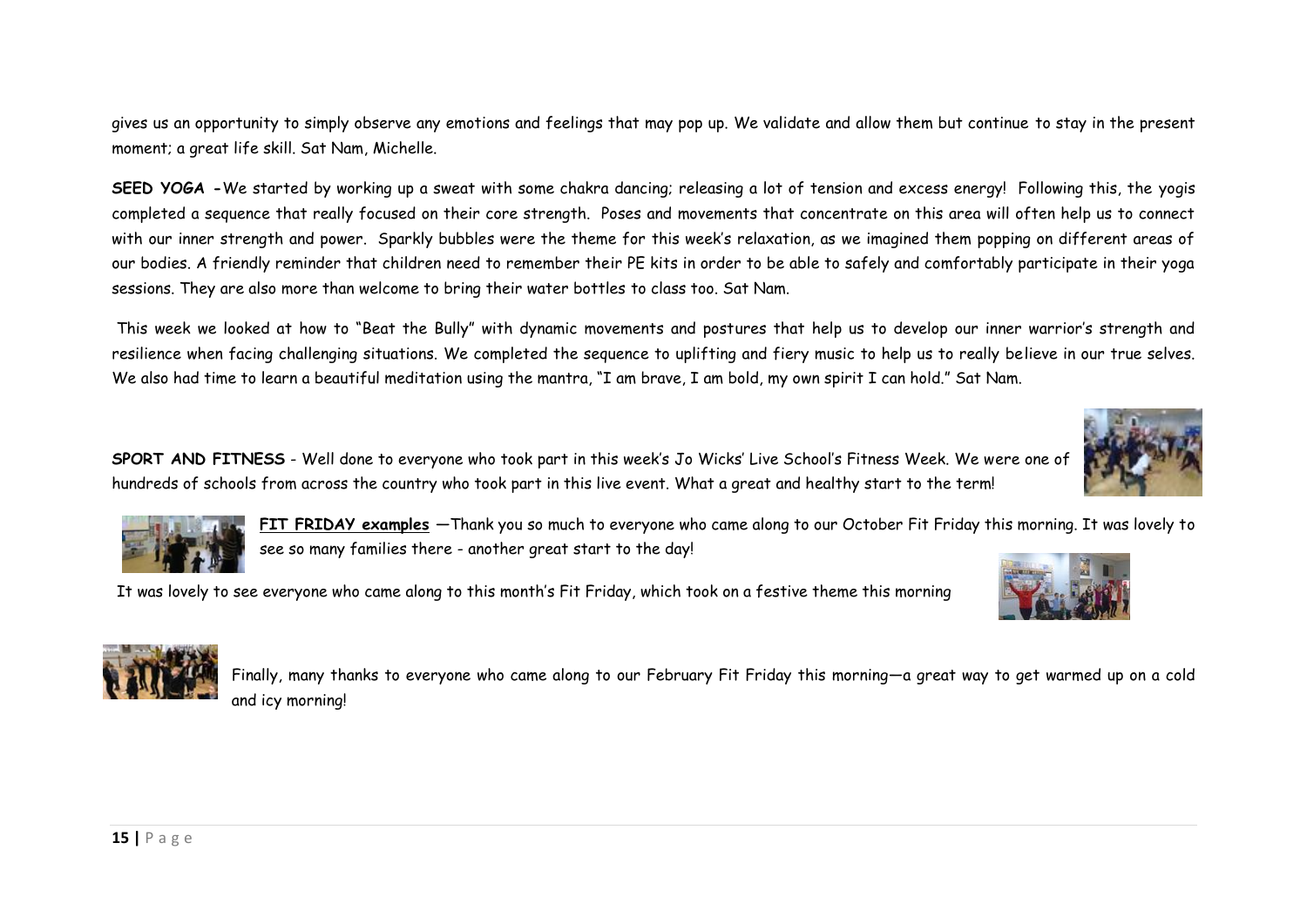# **BRUCE DYER CLUB UPDATES—**Bruce Dyer visited our school last week to present the trophies to the winning team in his club's competition. Every week, the children who attend his Friday night club have been split into three teams who have then competed in a number of sports and games to earn points for their team. There were plenty of bonus points available for showing respect to one another, good teamwork, or a good sporting attitude. In the end the winning team triumphed by a very small margin! Thank you to Bruce and his team for organising such a fun competition and congratulations to our winners—Reece,

**SANTA DASH MILE RUN ON THE TRAIL -** Our final morning today started with a rather wet and soggy Santa Dash.

Thank you to everyone for getting into the spirit of Red Nose Day today. There are some great costumes and the staff are looking very chilled in their PJs today! It was also great to see so many families come along to our special Red Nose Day Fit Friday! We had a special Red Nose skills afternoon where we worked together on a range of Red

**RED NOSE DAY-**

**CIRCUS SKILLS WORKSHOP —**This week, Class 2 and Class 3 took part in a circus skills session. As part of our new topic. We went in the hall and we were amazed by all the equipment! First we learnt how to juggle using bright, colourful scarves. Next we went to the different stations and practised different skills like plate

day!!

**FIT FRIDAY -** Many thanks to everyone who came along to June's Fit Friday this morning. A great way to start Duck Race



Jonah, Luke, Thomas H, Rosie, Lucy and Alfred!



Nose themed events.









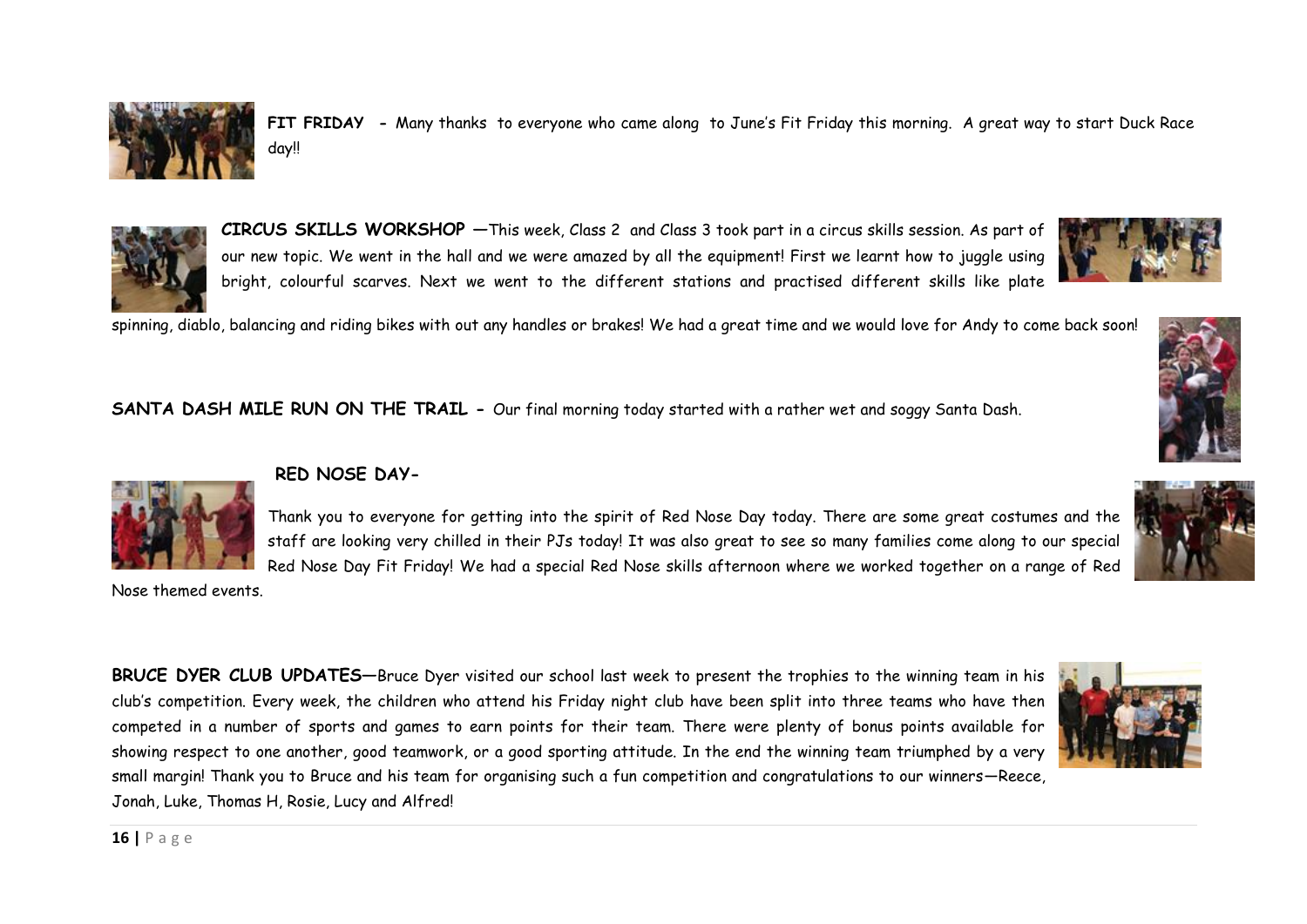## **We have continued to extend our involvement in a wider range of inter school competitions and increased participation:**

**CROSS COUNTRY -** Massive congratulations to the children who took part in the Cross Country finals at Cawthorne Park a couple of weeks ago!

We are incredibly proud of all the children who made it through to this stage as they were running against other elite runners from schools across Barnsley. Sonny in Class 5 reports the following: *The cross country finals took place at Cannon Hall Park and included people from all over Barnsley who got in the top ten or fifteen in their heat. The children from Oxspring who got through were Sam, Brook, Amy, Lucas, Ila, Archie, Sonny and Rosie. Everyone did really well and represented our school brilliantly. In the Year 3 race Sam came 10th. In the Year 4 boys' race Lucas came 4th and in the girls' race Amy came 24th. In the Year 5 boys' race Archie came 20th and I came 4th. In the Year 5 girls' race Ila came 24th..* 



*Finally, in the Year 6 race Rosie came 10th. What a fantastic Cross Country success for Oxspring Primary School!* Superb news everyone!



**SPORTING NEWS—**This week the children have participated in two different sporting events. Firstly, on Monday night a team of 7 Year 1 and 2 children took part in a multiskills tournament where they competed in events such as the penalty shootout, golf and sprinting amongst many others. The team did brilliantly well and





came 5th out of 12 teams. Well done to them for representing the school so successfully. Following this, on Wednesday the children from Classes 4 and 5 visited Penistone Showground to take part in the area cross country championships. Each race involved hundreds of runners, giving the children the experience of running in a large race with cheering crowds at the finish. We were so proud of our children once again, particularly Reece, Sam, Lucas, Sonny and Rosie S who all achieved a top ten place, earning them a spot in the Barnsley finals. In addition, Lucas along with Ollie, Ryan, and Henry achieved the gold award

for being the best Y4 team. A superb achievement by them and also by all who completed the run whether they came 8<sup>th</sup> or 88<sup>th</sup>!



who led a session with each class to learn some of the basic moves. This included blocking, punching and kicking, all in a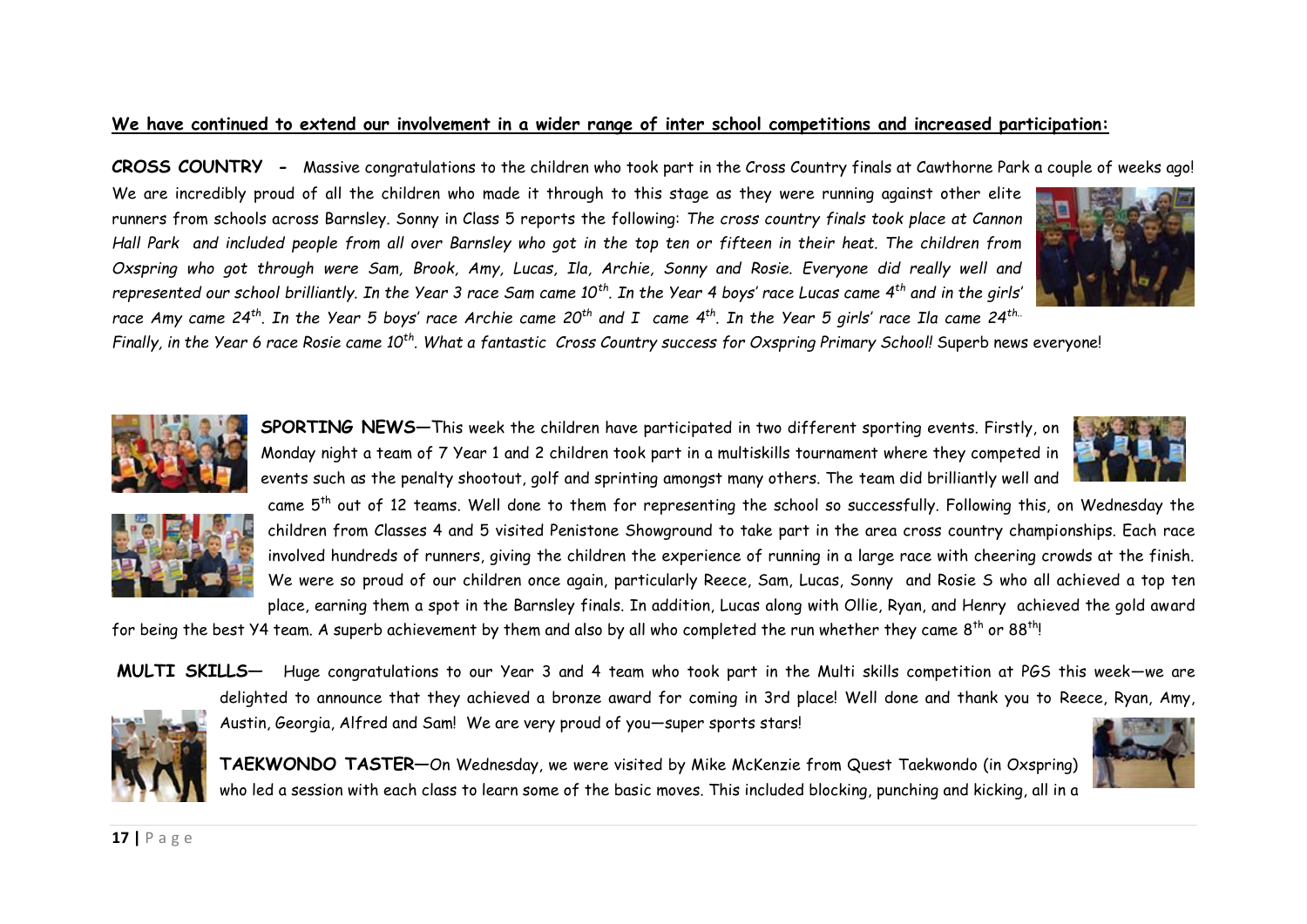safe and controlled way! Even our youngest children took part! All classes were fully involved and thoroughly enjoyed learning new skills. If your child is interested in continuing to learn this martial art, then they have been given a flyer with all the information. Maybe we will have some future Olympic stars in the making! Thank you so much to Mike for spending the day with us sharing his skills and expertise.



**YEAR 1 AND 2 MULTI –SKILLS**—On Monday night, a fantastic team of Year 1 and 2 children took part in a multi skills tournament at Penistone Grammar School, competing against seven other schools from our local area. After an intense hour of events including penalty kicks, balancing, putting, bowling and jumping to name but a few, we were absolutely delighted when we found out that our team had won! The children were very proud and excited to have come first, and we were very proud of the

effort and commitment they showed in each of the events. Well done to Seb, Henry, Owen, Joseph, Lilah and Hugh and thank you to all our supporters and also Mrs Paige who helped on the night.



**CRICKET** – On Friday the 28<sup>th</sup> of June our boys cricket team went to Penistone cricket ground to compete in a tournament of eight teams from all around Barnsley. They played three before going into the knockout round and playing Greenfield. They came 6<sup>th</sup> out of all the best teams in Barnsley and represented Oxspring really well!



**CRICKET –**Class 4 and 5 are very lucky to have the support of a cricket coach for the first 4 weeks of this half term. The children are developing a wide range of skills including: fielding, catching and bowling. Martin [the coach] said that the pupils are very good and he is pleased with how things are progressing. Class 4 and 5 are also learning how to bat properly and time the contact with the bat and ball.

**CRICKET –** 10 children from Class 5 are going to the cricket tournament for a group of local schools down at Penistone Cricket Club this afternoon. We have been training really hard for this and are hoping for a successful outcome!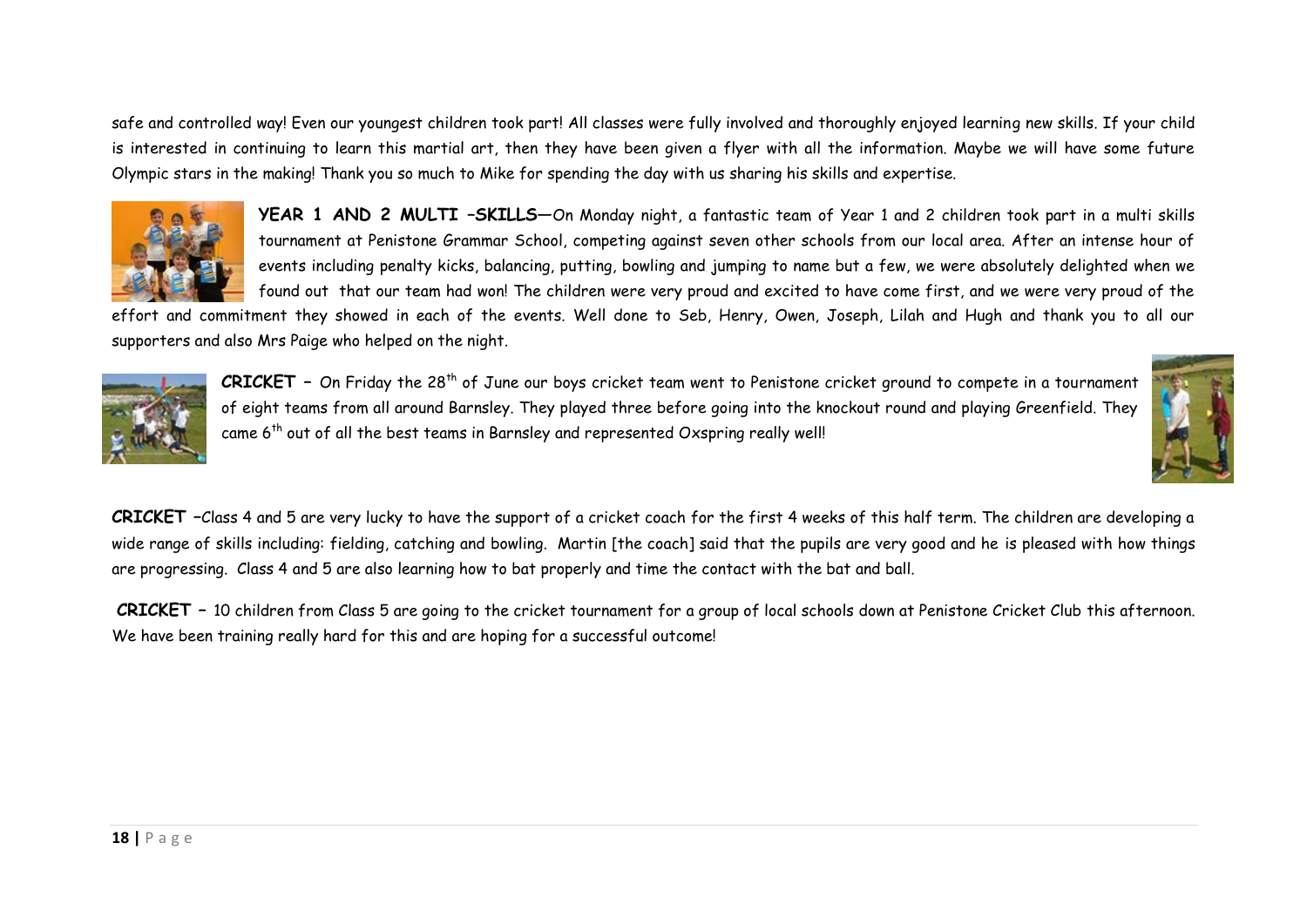### **THE COMPLETION OF THE GREEN PROJECT (MUGA)**



Born from an idea and a vote by school's Pupil Parliament, followed by several months of hard work, organisation and fundraising, we are delighted to be officially opening The Green this week.

The former Quiet Garden, a beautiful but unused part of school, has been transformed into The Green.

Utilising the only level area of the playground and building on the Pupil Parliament's wish for a ball games area, the PTA have helped to create a multi use, holistic outdoor classroom space for the children to use and





enjoy now and for many years to come.

Thank you all so very much for helping us to raise the money to allow this project to go ahead, and to achieve all that we have.

#### The Green is looking amazing!

We are very pleased to say we now have a gate and two basketball hoops installed. If you haven't had chance yet, go and have a look! Massive







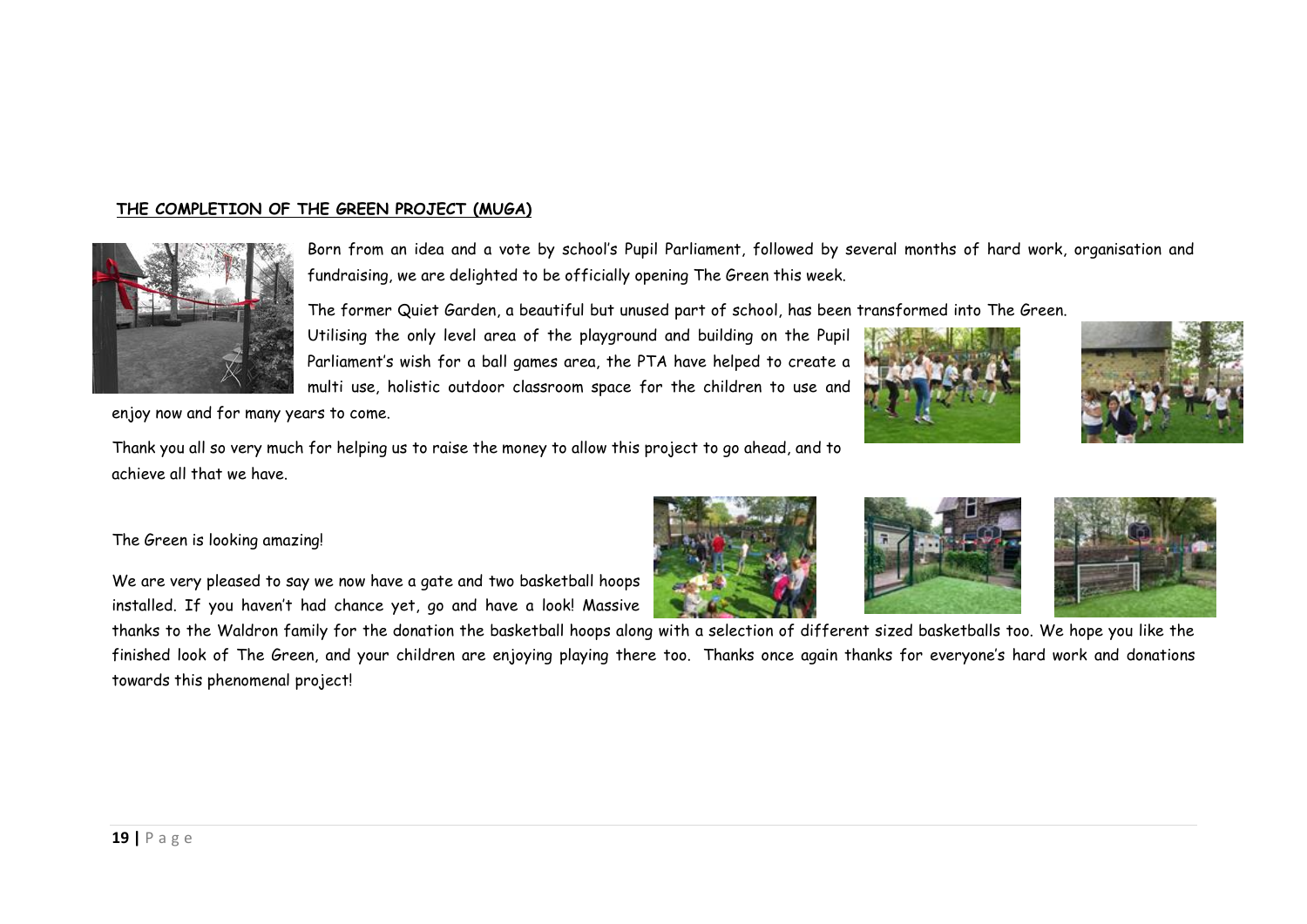#### **HALF TERM MILE ON THE TRANS PENNINE TRAIL FOR ALL CHILDREN – FAMILY MEMBERS WELCOME TOO**



#### **WHOLE SCHOOL SPORTS DAY AT THE ENGLISH INSTITUTE OF SPORT IN SHEFFIELD**

**SPORTS DAY -** Congratulations to the green team who came top overall after our sports day at the EIS. It was extremely close throughout the day—the margin between all 4 teams was less than 100 points. The children earned points in the







well done to them all. Thank you to the green house captain Jacob for receiving the cup proudly on behalf of his team!

morning session which were then added to by the afternoon races. Our children proved themselves to be absolutely outstanding athletes all day,

#### **TEAM CAPTAIN UPDATES:**

**BLUE TEAM—**Sports day is always a great success and the children of Oxspring Primary School class it as one of the best school days of the year! The exciting events are always looked forward to by children of the blue house. Along with the other houses, they also look on this as a preferred day to the usual ones at school. Cheering could be heard by the crowd as the races began… a brilliant day for everyone involved! Banners were waving and children were cheering. "Go blue!" and "Come on you can do this!" Children were shouting and running around energetically whilst figuring out what they were doing. There were moments when children started racing when the whistle had not yet been blown and other moments when it felt like the whole thing was a comedy show (in the best possible way!). A particular favourite for key stage one was the sack race and key stage two – the rugby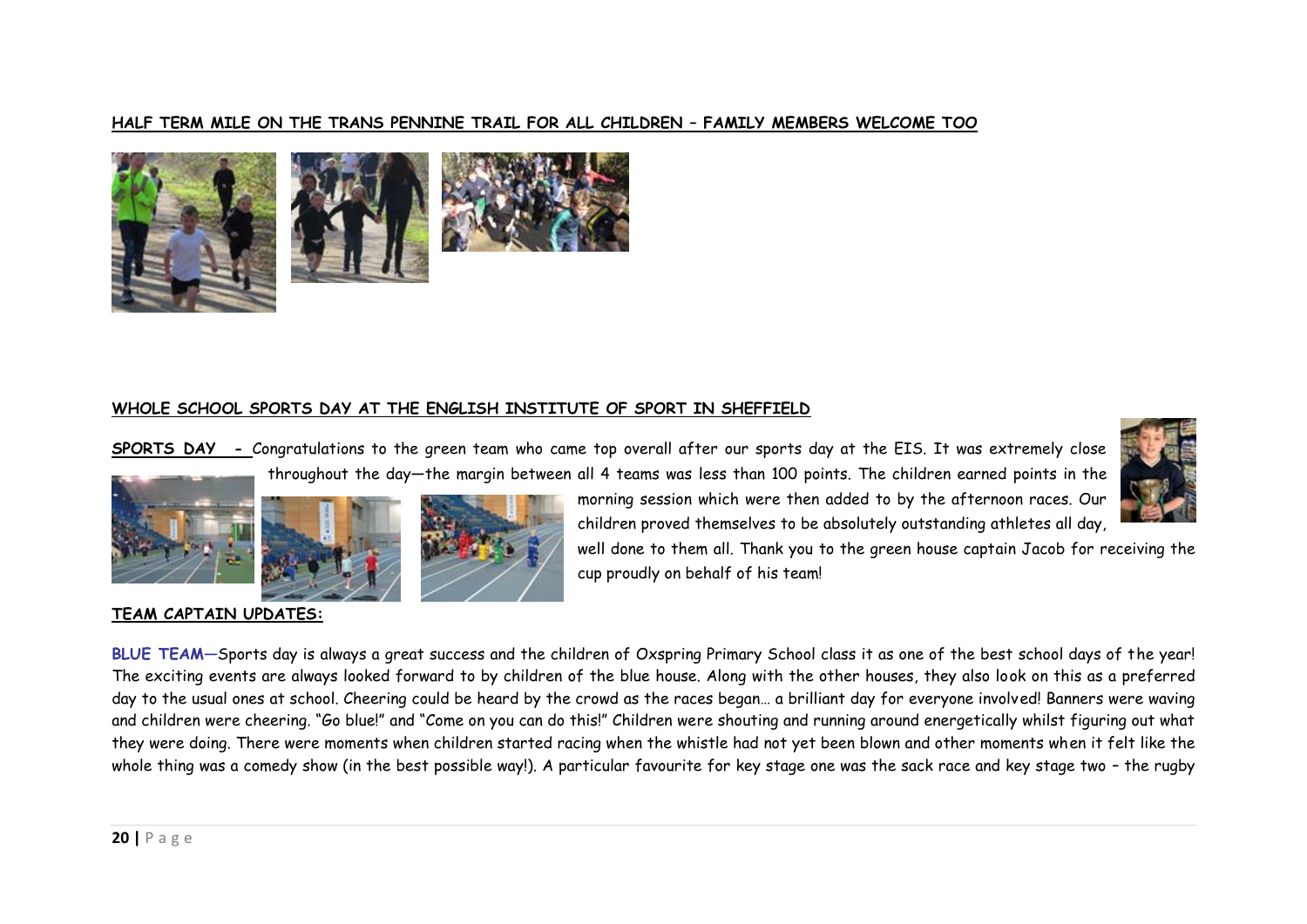ball race. The children always have lots of fun and can't wait till next year! Mr West does such a good job arranging this event and every school child can't wait for this day of the year.

**GREEN TEAM—**It was 9am on Wednesday and we were off to Sports Day at the EIS in Sheffield! It was my fourth time going, along with the other Year 6 children in our class, but sadly my last. After arriving, we began the morning activities – firstly high jump with the best house – the green team of course! Afterwards, we were off to the 50m spring followed by the shot putt. Following on from this was the long jump (and it was very messy!). Finally we completed the javelin! The morning was great fun but the afternoon was even more amazing!

**RED TEAM—** I would like to talk about the morning group of the red team from Year 3 to Year 6 pupils. They all did stupendously well! We first walked over to the shot put throw. Everyone there threw as hard as they could. No one did better than anyone else. They were just simply amazing! It felt like this because of the level of confidence and skill in the throws! Same for everything else in the morning! Mrs Irwin and Mrs Bower were helping a great amount when it came to supporting every team member! Great job you two as well! Finally in the afternoon everyone else joined us for the races. The reception children were fantastic as it was their first time and were very brave to race. Congratulations to all of the red team - you were brilliant! J You gave us a  $2^{nd}$  place overall! Be proud of yourselves!

**YELLOW TEAM—**It was sports day - the greatest school day of the year! I was determined to do well; it was essential that we did our best to try and pull out a win for the yellow team! My competitive side sprang out of nowhere! This was it, the day that mattered most to me-sports day! Our whole team did their best throughout the morning and going into the afternoon! I am very proud of the yellow team's efforts which were put in during the whole day! I hope that everyone had a great experience—I certainly did!

#### **Examples of our in the spotlight celebrating the sporting achievements that take place outside of school:**

**IN THE SPOTLIGHT EXAMPLES:** A special mention goes to Jacob who recently received the ACE Award (Attitude, Commitment & Enthusiasm) for his U11B cricket team at Rockingham CCC! Fantastic recognition—another proud moment! Well done to you both.



**OWEN -** Huge congratulations to Owen for gaining his yellow belt following his grading for Taekwondo. Your family are very proud of you and we are too Owen! Super news!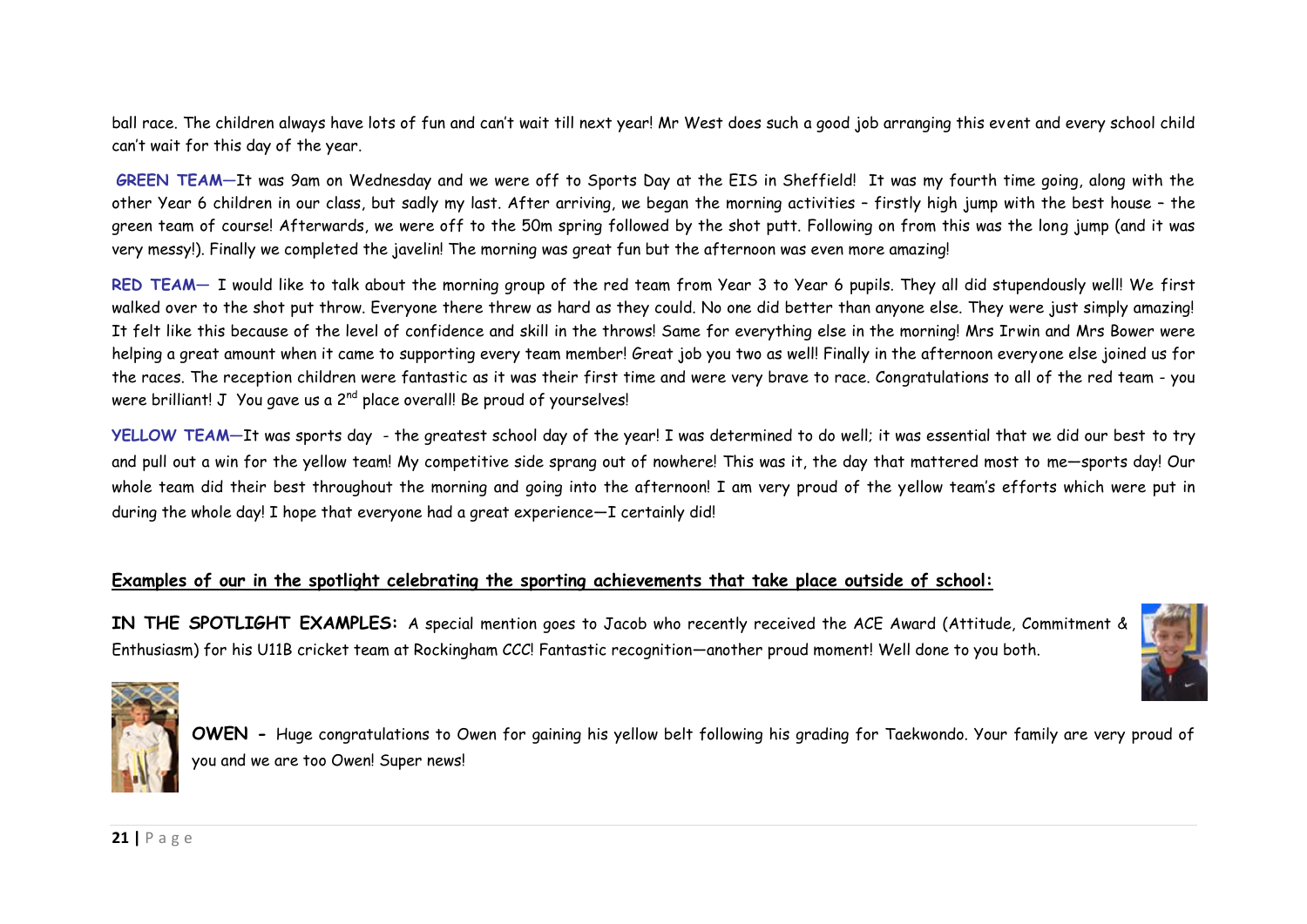

We are delighted to report that Ila in Class 5 took part in the Stocksbridge Gymnastics Club's inter class competition final last Saturday and won a silver medal in her age group (2008). Fantastic news Ila—your family are quite rightly very proud of you and so are

we!



We are delighted to share the news that Sonny and Archie in Class 5 , who both play football for Pogmoor under 10s, won the cup completion, against teams from all over Sheffield last weekend! Everyone at Oxspring and all of your family members are very proud of you both. Very well done to you both!



LEEDS HALF MARATHON FUNDRAISING-On Sunday, there will be a team of seven intrepid runners taking part in the Leeds Half Marathon, 13.1 miles of fun around the streets of the city. Taking part are: Mr West, Mrs Carmichael, Mrs Brown, Mrs Grange, Mrs Marsden, Mrs Hampshire and Mr Moody. This is to raise funds for Thomas's fund : <https://www.justgiving.com/crowdfunding/fundforthomas> This is already at a magnificent total, but any further

support would be most welcome. If you are free on Sunday morning, why not come to Leeds and give the runners your support? Sending our very best wishes and thanks to everyone who is taking part and for the incredible donations already made.



Further to last week's newsletter, we are delighted to report the fantastic success of the team who took part in the Leeds Half Marathon last Sunday. Huge congratulations and thanks to Mr West, Mrs Carmichael, Mrs Brown, Miss Connolly, Mrs Marsden, Mrs Hampshire and Mr Moody who completed the 13.06 miles in brilliant time!



**IN THE SPOTLIGHT —** We are so very proud of these amazing children (Jonah, Alfie, Thomas, Joe, Buddy, Ollie, Violet, Harley, Charlotte, Elijah, Ava and Owen) and their wonderful parents for completing the Race for Life at Sheffield last weekend. Each child completed the 5k course, in order to raise money for cancer research and also contribute towards Thomas's fund. You are all incredible—thank you so much!